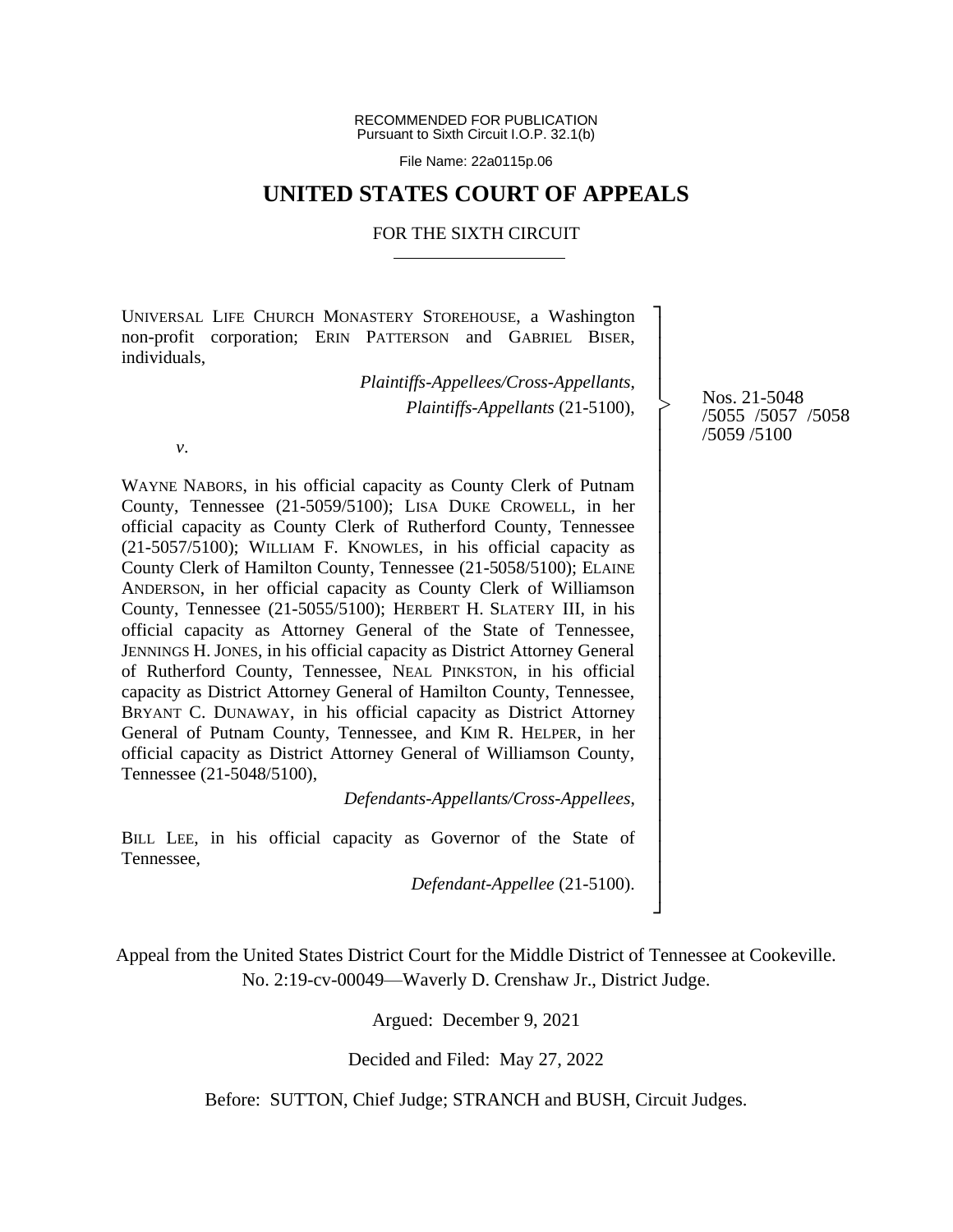Nos. 21-5048 /5055 /5057 /5058 /5059

/5100

### **COUNSEL**

\_\_\_\_\_\_\_\_\_\_\_\_\_\_\_\_\_

**ARGUED:** Matthew D. Cloutier, OFFICE OF THE TENNESSEE ATTORNEY GENERAL, Nashville, Tennessee, for Herbert H. Slatery III, et al. Lisa M. Carson, BUERGER, MOSELEY & CARSON, PLC, Franklin, Tennessee, for Elaine Anderson. Jeffrey G. Jones, WIMBERLY LAWSON WRIGHT DAVES & JONES, PLLC, Cookeville, Tennessee, for Wayne Nabors. Ambika K. Doran, DAVIS WRIGHT TREMAINE LLP, Seattle, Washington, for Universal Life Church Monastery Storehouse, et al. **ON BRIEF:** Matthew D. Cloutier, Leslie Ann Bridges, Steven A. Hart, OFFICE OF THE TENNESSEE ATTORNEY GENERAL, Nashville, Tennessee, for Herbert H. Slatery III, et al. and Bill Lee. Lisa M. Carson, Lee Ann Thompson, BUERGER, MOSELEY & CARSON, PLC, Franklin, Tennessee, for Elaine Anderson. Jeffrey G. Jones, WIMBERLY LAWSON WRIGHT DAVES & JONES, PLLC, Cookeville, Tennessee, for Wayne Nabors. Ambika K. Doran, Bruce E.H. Johnson, Robert E. Miller, DAVIS WRIGHT TREMAINE LLP, Seattle, Washington, Rocklan W. King III, ADAMS AND REESE LLP, Nashville, Tennessee, Lucian T. Pera, ADAMS AND REESE LLP, Memphis, Tennessee, for Universal Life Church Monastery Storehouse, et al. Nicholas C. Christiansen, Daniel W. Ames, HUDSON, REED & CHRISTIANSEN, PLLC, Murfreesboro, Tennessee, for Lisa Crowell. Rheubin M. Taylor, Mary Neill Southerland, Sharon McMullan Milling, HAMILTON COUNTY ATTORNEY'S OFFICE, Chattanooga, Tennessee, for William F. Knowles.

# **OPINION** \_\_\_\_\_\_\_\_\_\_\_\_\_\_\_\_\_

\_\_\_\_\_\_\_\_\_\_\_\_\_\_\_\_\_

JOHN K. BUSH, Circuit Judge. Universal Life Church Monastery ("ULC") permits anyone who feels so called to become ordained as a minister—over the Internet, free of charge, and in a matter of minutes. Should the newly minted minister wish to solemnize a marriage in Tennessee, however, she will encounter a problem. Tennessee law permits only those "regular" ministers—ministers whose ordination occurred "by a considered, deliberate, and responsible act"—"to solemnize the rite of matrimony." Tenn. Code Ann. ("TCA")  $\S 36-3-301(a)(1)-(2)$ . And since 2019, the law has explicitly clarified that "[p]ersons receiving online ordinations may not solemnize the rite." *Id.* § 36-3-301(a)(2).

Asserting that those restrictions violate the federal and Tennessee constitutions, ULC and various of its members sued several Tennessee officials to pursue an injunction and declaratory judgment. Yet the officials contend that they have sovereign immunity from suit and that, in any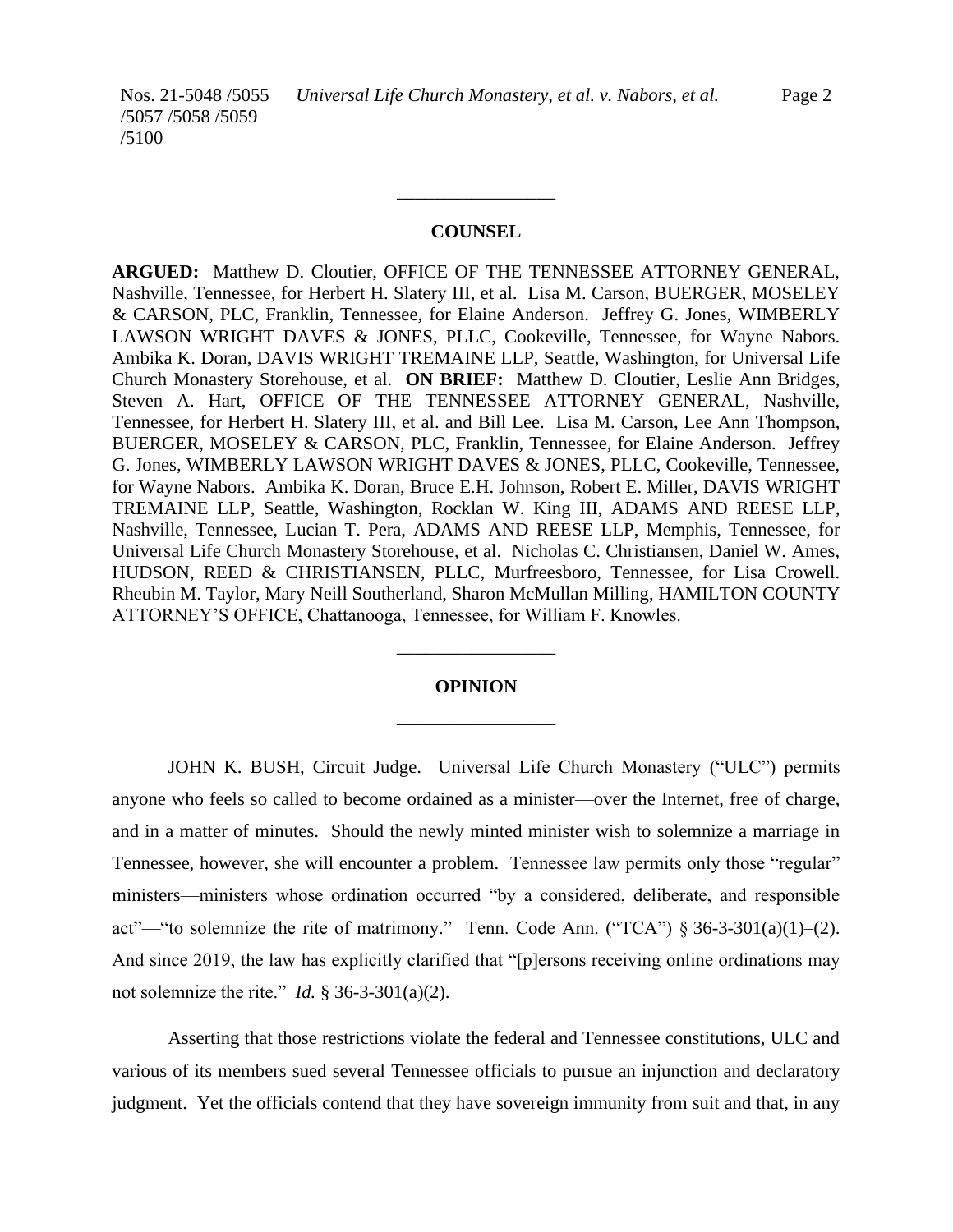event, plaintiffs lack standing to sue. The district court rejected those contentions by and large, entering a preliminary injunction against several defendants. We are now asked to take up the same questions and reverse the district court. And, indeed, we hold that many of plaintiffs' claims must be dismissed for lack of standing. But we also hold that as to the remaining claims presenting a live case or controversy, the district court properly denied sovereign immunity. We will thus remand a narrow portion of plaintiffs' suit for further proceedings below.

#### **I.**

Tennessee's tradition of regulating who may solemnize marriages is evidently nearing its two-hundred-fiftieth anniversary. A 1778 act**<sup>1</sup>** authorized "all regular ministers of the gospel of every denomination, having the care of souls, and all justices of the peace, to solemnize the rites of matrimony." First Br. [21-5048] at 6 n.1 (quoting *Bashaw v. State*, 9 Tenn. 177, 183 (1829)). That language remains substantially the same today, though it is now somewhat more ecumenical in scope. As § 36-3-301 explains, "[a]ll regular ministers, preachers, pastors, priests, rabbis and other spiritual leaders of every religious belief, more than eighteen (18) years of age, having the care of souls," may solemnize marriages in Tennessee. TCA  $\S 36-3-301(a)(1)$ .

ULC's objection to that language is of more recent vintage. A non-profit corporation now headquartered in Seattle, ULC espouses two key tenets: to do "that which is right" and that everyone has a right "to practice their beliefs." SAC ¶¶4, 23–24, R. 80 Whether ULC has any other views is unclear. But at least one thing it strongly advocates is that anyone "who feel[s] so called can become [a] minister[] through the Church." SAC ¶26, R. 80. ULC will thus ordain as a minister—for free and over the Internet—anyone who completes a simple, online form. *Id.*

For its part, the Tennessee Attorney General's office appears to have first opined upon ULC's practices in September 1997. In its Opinion No. 97-41, it considered whether ULC ministers could solemnize marriages under an earlier version of § 36-3-301. *See* AG Op. No. 15- 14, R. 123-7 (describing AG Op. No. 97-41); *see also Scott v. Ashland Healthcare Ctr., Inc.*,

**<sup>1</sup>**Tennessee, of course, was admitted to the Union in 1796. This language comes from a North Carolina statute "passed before the separation of the State of Tennessee from the State of North Carolina." *Bashaw v. State*, 9 Tenn. 177, 179–80 (1829).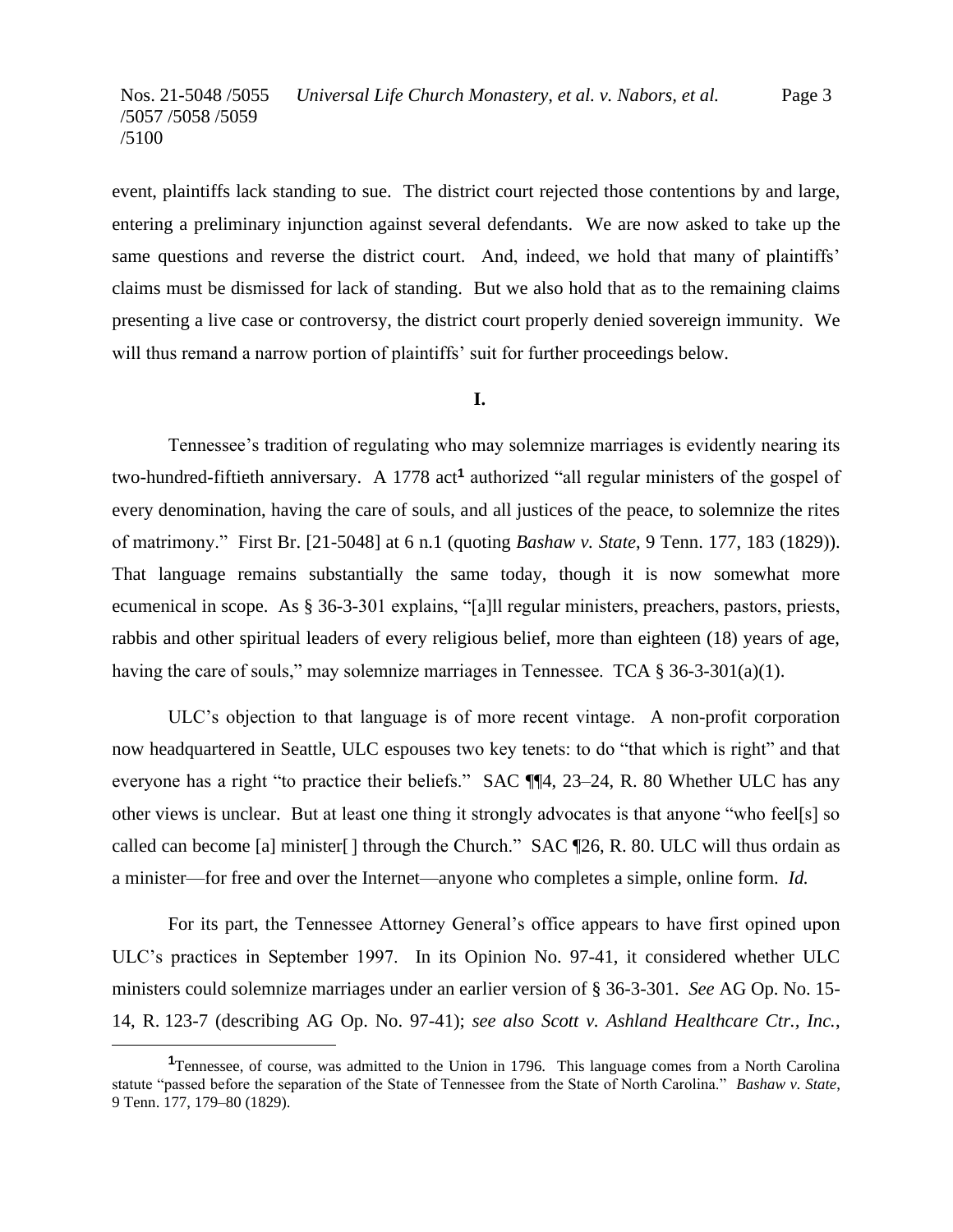49 S.W.3d 281, 287 (Tenn. 2001) (explaining that Tennessee Attorney General opinions, though nonbinding, are entitled to "considerable deference" (citing *State v. Black*, 897 S.W.2d 680, 683 (Tenn. 1995)). It determined that they could not, reasoning that the statute's text at the time implicitly required ordination to be "a considered, deliberate, and responsible act." AG Op. No. 15-14, R. 123-7. Because ULC's ordination process, in the Attorney General's view, is none of those things, the opinion concluded that "ministers of the Universal Life Church are not permitted to solemnize marriages." *Id.*

A month later, the Attorney General released further opinions addressing related issues: First, assuming that a ULC minister *does* solemnize a marriage, is that putative marriage necessarily invalid? *See* AG Op. No. 97-138, R. 123-6. And second, do the county clerks who issue and record marriage licenses have the power or duty to enforce § 36-3-301? *See* AG Op. No. 97-139, R. 116-1.

Opinion No. 97-138 dealt with the first question—whether couples in Tennessee are "legally married when the person who conducted the ceremony was an ordained minister in the Universal Life Church[.]" AG Op. No. 97-138 at  $*1$ , R. 123-6. The opinion presented that issue as a complicated one. Ordinarily, Tennessee has a "very strong" "presumption in favor of marriage." *Id.* So Tennessee courts sometimes *treat* couples as married even if their original ceremony had some technical defect, like having been performed before the proper license was obtained. *See id.* at \*2 (citing *Johnson v. Johnson*, 41 Tenn. 626, 631 (1860)). But they sometimes may also declare a marriage "void" when "the officer who attempted to solemnize the . . . ceremony 'was without authority to do so.'" *Id.* at \*3 (citing *Moore v. Moore*, 1986 WL 8426, at \*1, \*3 (Tenn. Ct. App. Aug. 4, 1986)). The opinion thus concluded that a Tennessee court indeed *could* find a ULC-minister-solemnized marriage "void," given ULC ministers' apparent failure to "meet the statutory qualifications" for solemnizing a marriage. *Id.* at \*5.

Opinion No. 97-139 then answered the second question—whether "county clerks have discretion to examine the qualifications of officiants to determine that the person is a minister of the gospel under Tenn. Code. Ann. § 36-3-301[.]" AG Op. No. 97-139, R. 116-1. The Attorney General's opinion answered *that* question in the negative. "[T]he General Assembly,"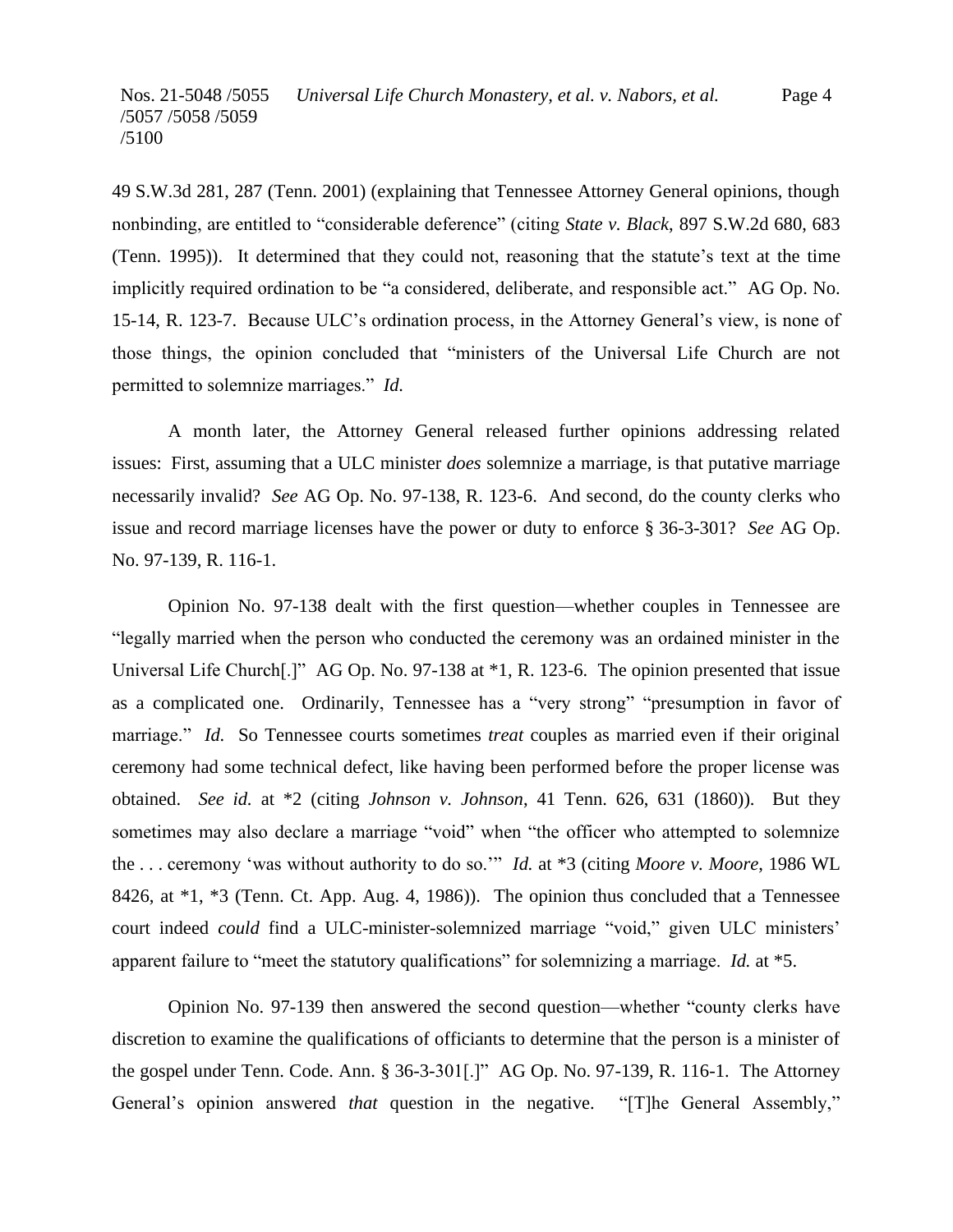it explained, "has not given county clerks the authority to examine the qualifications of a person seeking to solemnize a marriage." *Id.* at 1. Rather, "[t]he duty of the county clerk to record marriage licenses upon certification by the officiant remains a ministerial duty." *Id.*; *see also id.*  (describing the "duty of the county clerk to register marriage licenses upon certification by the officiant [as] a purely ministerial duty"). Clerks thus have no authority or discretion to reject a marriage license simply because the officiant listed upon it was ordained by ULC. *See id.* at 3 (explaining that the legislature "has not created any discretion for the clerk to examine the qualifications of persons solemnizing the marriage").

Soon after, the Tennessee General Assembly inserted that "considered, deliberate, and responsible act" construction from Opinion No. 97-41 into the statute itself with a 1998 amendment to § 36-3-301. *See* AG Op. No. 15-14, R. 123-7. The new language thus reads, in relevant part, "[i]n order to solemnize the rite of matrimony, any such minister, preacher, pastor, priest, rabbi or other spiritual leader must be ordained or otherwise designated in conformity with the customs of a church, temple or other religious group or organization; and such customs must provide for such ordination or designation *by a considered, deliberate, and responsible act*." TCA § 36-3-301(a)(2) (emphasis added). ULC argues that this legislative cut-and-paste from the Attorney General opinion represents the targeting of disfavored religious practices. *See, e.g.*, Second Br. [21-5100] at 6–7.

Nonetheless, in February 2015 the Attorney General issued Opinion No. 15-14, which considered whether and how the 1998 amendment to § 36-3-301 affected the office's previous view that ULC ministers cannot solemnize marriages in Tennessee. *See* AG Op. No. 15-14, R. 123-7. The Attorney General concluded that the 1998 changes had only strengthened its position, given that the legislature had directly codified into the statute the "considered, deliberate, and responsible act" language from Opinion No. 97-41. *Id.* at 1. As Opinion No. 15-14 explained, those now-"explicit[ ] additional requirements" showed *a fortiori* that ULC's "ordination process does not meet the statutory requirements." *Id.* at 1–2. The Attorney General thus reiterated that ULC ministers "are not qualified under Tenn. Code. Ann. § 36-3-301 to solemnize a marriage." *Id.* at 2.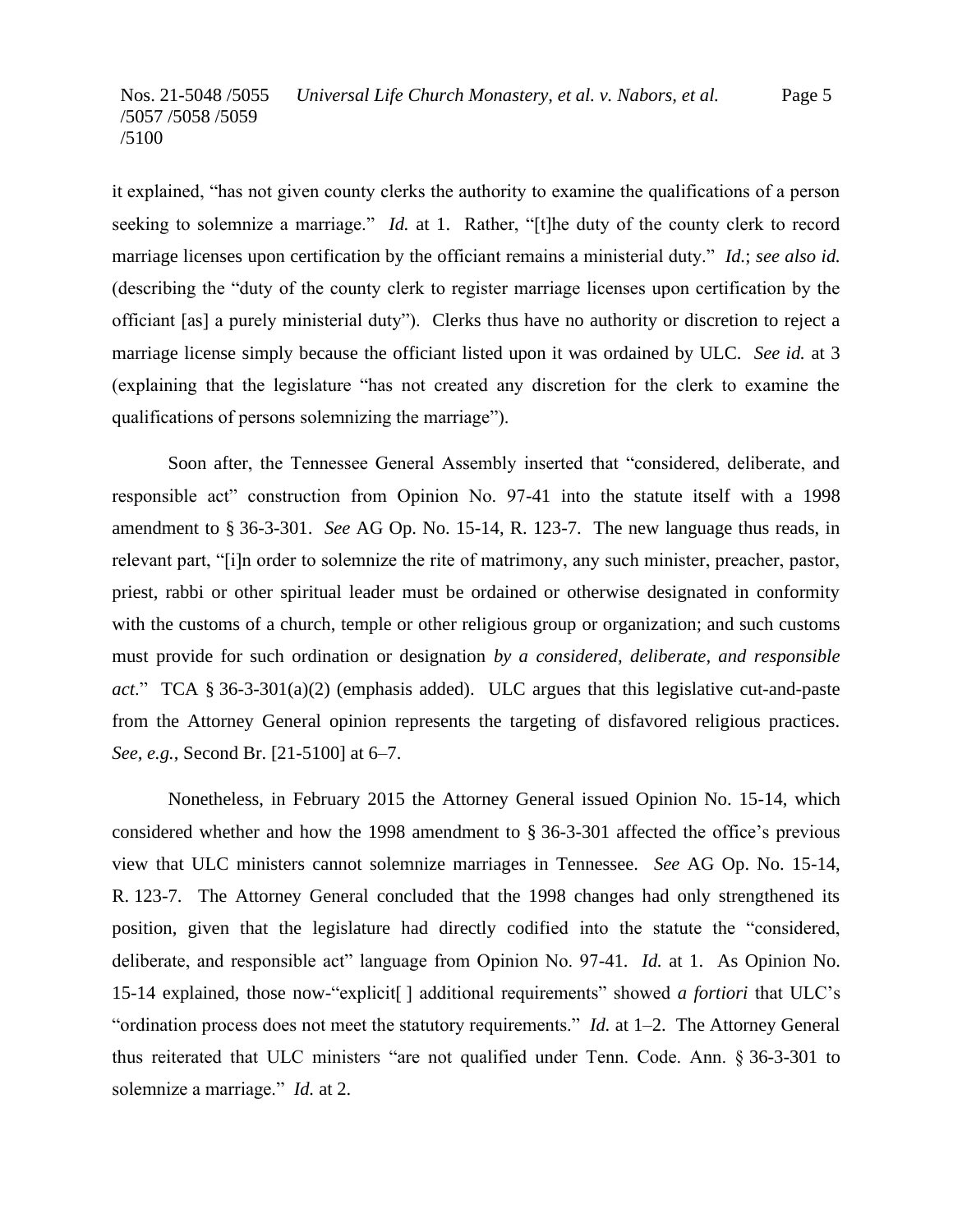In 2019, the General Assembly then enacted two measures targeting ULC even more directly than did its 1998 revision. First was an amendment to § 36-3-301 clarifying that "[p]ersons receiving online ordinations"—as do ULC ministers—"may not solemnize the rite of matrimony." TCA § 36-3-301(a)(2); *see also* SAC ¶28, R. 80. Second was an act reinforcing that so-called "ordination ban" with an amendment to Tennessee's false-statements statute. *See*  SAC ¶31, R. 80; Second Br. [21-5100] at 9. It works like this: Ministers completing a marriage license must attest that they have "solemnize[d] the rite of matrimony between the" now-married couple. TCA § 36-3-304. But making a false statement on the license—for instance, by claiming to have solemnized a marriage despite knowingly lacking the requisite authority—may be construed as making a false entry in a government record. *See* TCA § 39-16-504(a)(1); Second Br. [21-5100] at 9. The legislature increased the penalty for such an entry from a misdemeanor up to a "Class E" felony, punishable by one to six years in prison, and a \$3,000 fine. *See* TCA § 40-35-111(b)(5); Second Br. [21-5100] at 9. And the increase was made effective as of July 1, 2019—the same effective date of the "ordination ban." Second Br. [21-5100] at 9.

Plaintiffs brought a pre-enforcement challenge in response, naming certain Tennessee officials as defendants, including Governor Bill Lee, Attorney General Herbert Slatery, and several counties' district attorneys general and county clerks, all in their official capacities. Plaintiffs filed their initial complaint in June 2019, and later an operative, second amended complaint ("SAC") in July. *See* Amended Compl., R. 55; SAC, R. 80. Suing under 42 U.S.C. § 1983, they allege that Tennessee's restrictions represent an establishment of religion, an impermissible burden on religious free exercise, and an abridgement of ULC and its ministers' freedom of speech, all in violation of the First Amendment. *See, e.g.*, SAC ¶¶64, 74, 80, R. 80.**<sup>2</sup>**

<sup>&</sup>lt;sup>2</sup>Because this appeal concerns only the standing and sovereign-immunity issues, we express no view on the merits of plaintiffs' underlying claims.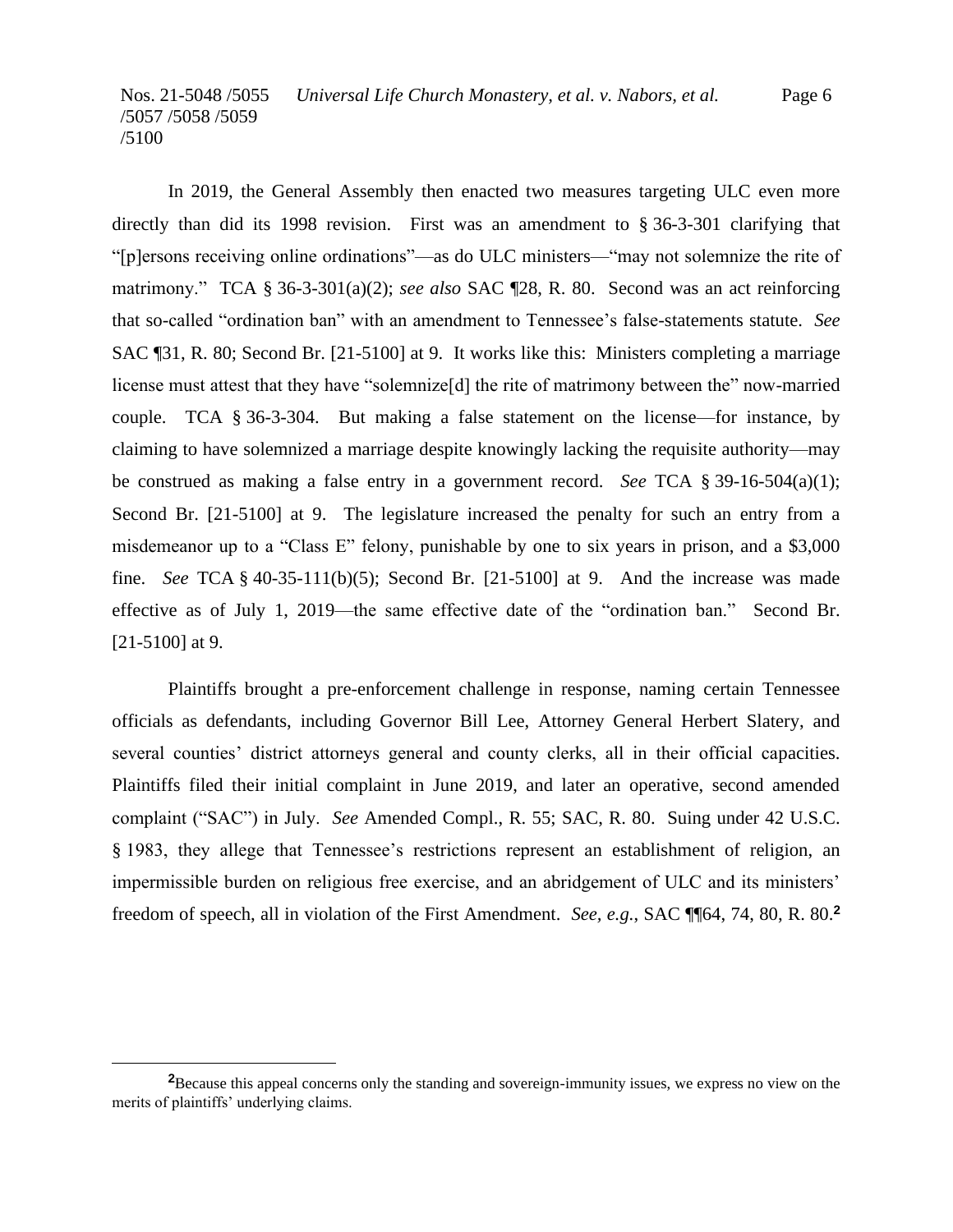They also asserted pendent state-law claims alleging violations of the Tennessee constitution.**<sup>3</sup>** *Id.* ¶¶81–90.

While these theories have remained steady throughout the lawsuit, the personnel asserting them has not. Plaintiffs at first comprised ULC itself; ULC ministers Erin Patterson, Gabriel Biser, and James Welch; and a couple, Gale Plumm and Timeaka Farris, who had been married by a ULC minister*. Id*. ¶¶4–8, R. 80. Together, they alleged that Tennessee had unconstitutionally "draw[n] a line between favored and disfavored religious groups" with its antagonism of ULC. *Id.* ¶33. More specifically, Patterson, Biser, and Welch all alleged that they wished to solemnize future marriages in their home counties—Rutherford, Hamilton, and Putnam, respectively—but that they had been deterred from doing so by the 2019 amendments. *See id.* ¶¶38–39, 43–44, 50–51. Plumm and Farris, for their part, alleged that they had sought a marriage license from Putnam County Clerk Wayne Nabors, but that he had denied the license because Welch planned to solemnize their marriage. *Id.* ¶¶47–48. So Plumm and Farris were forced to travel to a neighboring county to get a license. *Id.* ¶49. Plaintiffs thus collectively requested injunctive and declaratory relief against potential enforcement of § 36-3-301.**<sup>4</sup>** They also moved for a temporary restraining order ("TRO") and requested an emergency hearing. Mot., R. 11. Defendants moved to dismiss, arguing that the ordination requirements have no enforcement mechanism, that plaintiffs lack standing, and that, in any event, defendants enjoy sovereign immunity from suit. *See, e.g.*, Mot. to Dismiss at 1–2, R. 115.

Eventually the district court held the requested hearing and issued an order containing three pertinent rulings. Order, R. 53. First, it ordered that "the STATUS QUO SHALL BE MAINTAINED" until the district court had "issue[d] a ruling after the trial."

**<sup>3</sup>**As with federal-law claims against them, states have sovereign immunity in federal court to state-law claims, at least absent an immunity exception or an express waiver permitting federal jurisdiction. *See Pennhurst State Sch. & Hosp. v. Halderman*, 465 U.S. 89, 103–12 (1984); *see also Atascadero State Hosp. v. Scanlon*, 473 U.S. 234, 241 (1985) (holding that a state's consent to suit in state court does not waive a state's immunity to suit in federal court). Thus, our discussion of potential exceptions to sovereign immunity applies to plaintiffs' federal-law and state-law claims alike.

**<sup>4</sup>**Though the complaint also included a money-damages claim, plaintiffs later categorically disavowed any intent to seek money damages. *See, e.g.*, Second Br. [21-5055] at 25 n.11. They are now pursuing only declaratory and injunctive relief.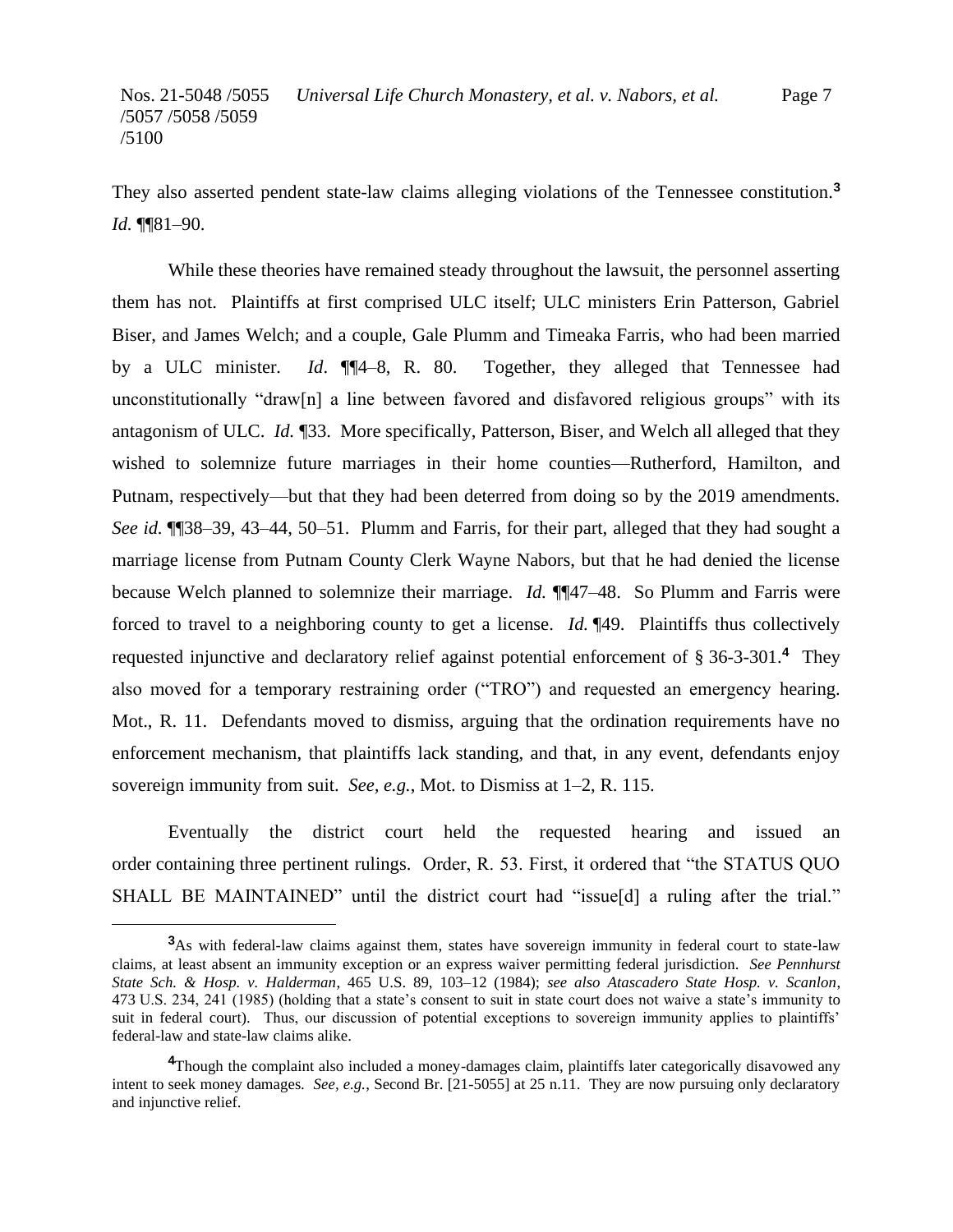*Id.* at 1. (Though we understand this order as a negative injunction blocking enforcement, one county clerk has apparently interpreted it as an affirmative injunction to issue marriage licenses to couples whose proceedings were ULC-minister-solemnized. *See* Knowles Trial Br. at 5 n.3, R. 139.) Second, the district court held that the TRO request would be "CONSOLIDATED with a trial on the merits," which the district court later suggested would take place on an accelerated schedule. *Id.* at 1, R. 53. And third, the court ordered that "[b]ecause the parties' focus should be on the trial on the merits, NO DISPOSITIVE MOTIONS shall be filed without leave of the Court." *Id.*

This order proved problematic for defendants. Given their belief that they are entitled to sovereign immunity, that plaintiffs lack standing to sue, and that the ordination requirements have no enforcement mechanism, defendants wished to assert those arguments in pretrial motions. *See, e.g.*, Mot. for Leave to File Mot. to Dismiss, R. 99. The district court eventually granted defendants leave to file such motions, but it then refused to adjudicate them. Order, R. 109. Instead, it apparently reasoned that the earliest it could rule on sovereign immunity was at the trial itself. Order, R. 140. Defendants, however, filed an interlocutory appeal seeking a stay of the case until the district court ruled on the immunity motions. Not. of Appeal, R. 141. As the appeal was pending, the district court voluntarily granted a stay and agreed to rule on the immunity motions before the case proceeded. Order, R. 194. So we remanded the case for the immunity ruling. *Universal Life Church Monastery Storehouse v. Nabors*, No. 19-6217 (6th Cir. Aug. 3, 2020) (order).

The district court then issued the decision now under review. Its corresponding opinion also contains three pertinent rulings. The district court first dismissed the claims of plaintiffs Plumm and Farris as "moot," though later remarking that it was probably more accurate to say that they "lacked standing." *Universal Life Church Monastery Storehouse v. Nabors*, 508 F. Supp. 3d 221, 230–31 (M.D. Tenn. 2020); *id.* at 231 n.5. That was because by the time that Plumm and Farris had entered the case, Jackson County had already issued them a marriage license. *Id.* As to the couple's lingering doubts about the validity of their marriage, the district court noted that the 2019 amendments included an explicit grandfather clause exempting it from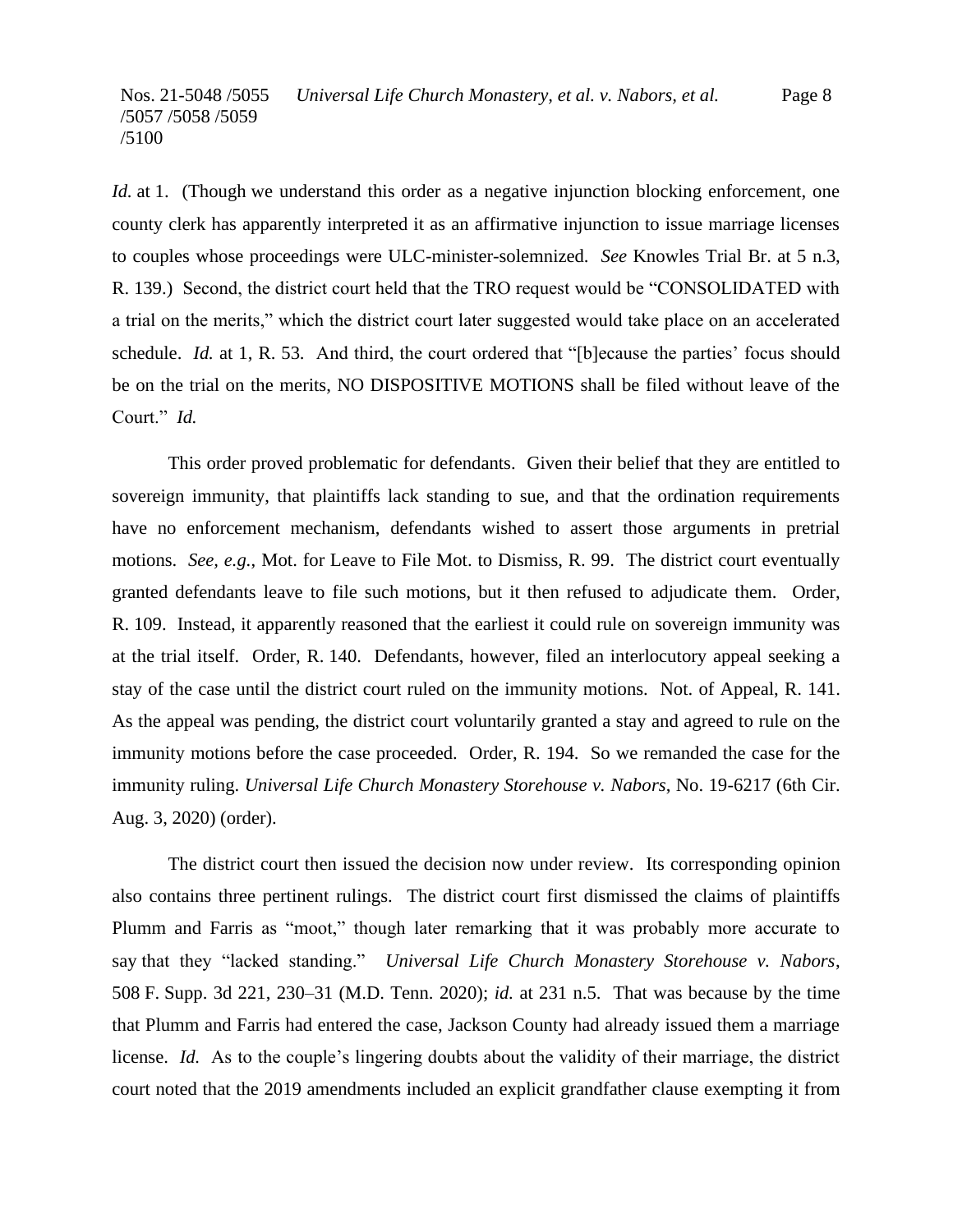potential invalidation. *Id.* ("If a marriage has been entered into by license issued pursuant to this chapter at which any minister officiated before July 1, 2019, the marriage must not be invalid because the requirements of the preceding subdivision (a)(2) have not been met." (quoting TCA § 36-3-301)). Plaintiffs have not cross-appealed the district court's dismissal of Plumm and Farris's claims. *See* Second Br. [21-5055] at 11 n.3.

Second, the district court ruled that the remaining plaintiffs—ULC, Erin Patterson, and Gabriel Biser—*did* have standing to sue. *Universal Life Church*, 508 F. Supp. 3d at 231–36. Not among that list, of course, was by-then former plaintiff James Welch. *See id.* at 227 n.3. Over a year after the complaint was filed, he submitted an affidavit explaining that he did "not wish to continue as a Plaintiff in this matter." Welch Affidavit, R. 218-1. He thus requested an order dismissing him from the suit, which the district court granted. *Id.*; *see also* Order, R. 235. But as to the remaining plaintiffs—ULC, Patterson, and Biser—the district court held that each had sufficiently alleged injury, causation, and redressability.

Last, the district court held that of all the defendants, only Governor Lee was immune from suit. *Universal Life Church*, 508 F. Supp. 3d at 236–41. Analyzing the immunity issues under *Ex parte Young*, the district court recognized that plaintiffs may seek injunctive relief against state officials only if those officials have some "connection" to the contested law's enforcement. *Id.* at 238 (citing *Ex parte Young*, 209 U.S. 123, 157 (1908)). Far from making those requisite allegations against Governor Lee, however, plaintiffs had "said nothing about the Governor's involvement in this case and his connection to the Act's enforcement." *Id.* (quoting *Kelly v. Lee*, No. 1:18-cv-00170, 220 WL 2120249, at \*3 (E.D. Tenn. May 4, 2020)). But as to the other defendants—Attorney General Slatery, the four district attorneys general, and the four county clerks—the district court found a sufficient enforcement connection. *Id.* at 238–41. Each was said to be involved, in one way or another, with enforcing or administering the challenged regime. *Id.* Thus, held the district court, sovereign immunity did not afford defendants a shield from injunctive or declaratory relief. *Id.*

Defendants below (minus the Governor) timely filed the present interlocutory appeal to contest most of that ruling. They all contend that they are entitled to sovereign immunity, as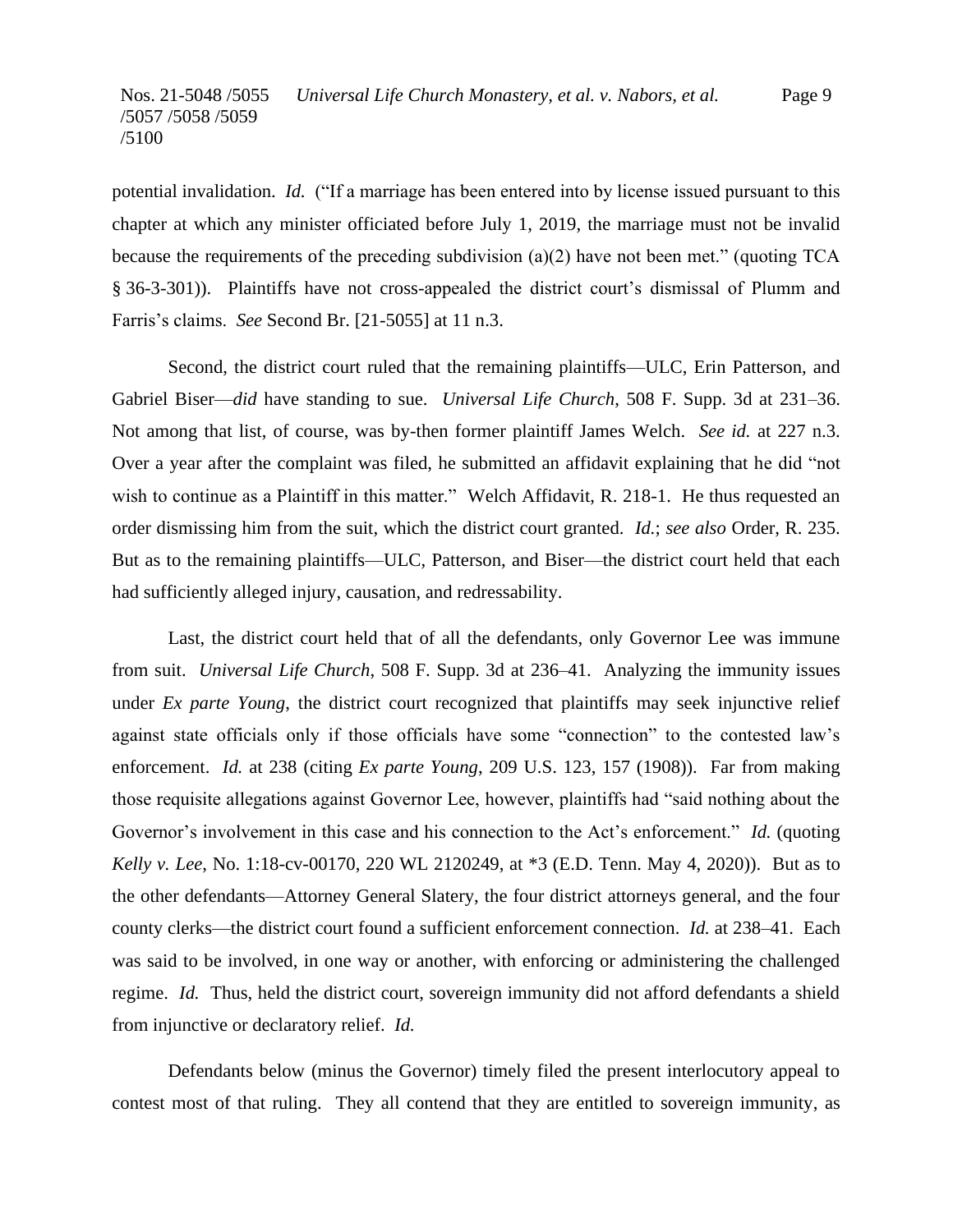they either have not threatened enforcement of, or lack an enforcement connection to, the contested laws. *See, e.g.*, *id.* at 11. And they also argue, relatedly but even more fundamentally, that plaintiffs lack standing to sue. *See, e.g.*, First Br. [21-5048]. Plaintiffs contest these points and have also conditionally cross-appealed Governor Lee's dismissal should we hold that no other officials are proper defendants. *See* Not. of Cross-Appeal, R. 252, Fourth Br. [21-5100] at 5. We confront these respective contentions below after examining jurisdiction and our standards of review.

### **II.**

We have statutory jurisdiction over the district court's denial of immunity by virtue of 28 U.S.C. § 1291. Section 1291 authorizes appellate-court jurisdiction over the "final decisions" of the district courts. Under the collateral-order doctrine, we treat denials of sovereign immunity as "final," given that they are "effectively unreviewable" upon appeal from a final judgment. *Mohawk Indus., Inc. v. Carpenter*, 558 U.S. 100, 106 (2009) (quoting *Swint v. Chambers Cnty. Comm'n*, 514 U.S. 35, 42 (1995)); *see also Mingus v. Butler*, 591 F.3d 474, 481 (6th Cir. 2010).

#### **III.**

Three standards of review are relevant to this appeal. First, we review questions of standing and mootness *de novo*. *Sullivan v. Benningfield*, 920 F.3d 401, 407 (6th Cir. 2019). Because this appeal comes to us on a motion to dismiss, we take as true the well-pleaded allegations in the complaint and ask whether plaintiffs plausibly alleged their standing to sue. *Ass'n of Am. Physicians & Surgeons v. FDA*, 13 F.4th 531, 543–44 (6th Cir. 2021). Second, we likewise consider *de novo* the denial of sovereign immunity. *Mingus*, 591 F.3d at 481. And last, our review of a decision dismissing a complaint is, again, *de novo*. *See Giasson Aerospace Sci., Inc. v. RCO Eng'r Inc.*, 872 F.3d 336, 338 (6th Cir. 2017). We thus "construe the complaint in the light most favorable to the plaintiff, accept all well-pleaded factual allegations in the complaint as true, and draw all reasonable inferences in favor of the plaintiff." *Courtright v. City of Battle Creek*, 839 F.3d 513, 518 (6th Cir. 2016).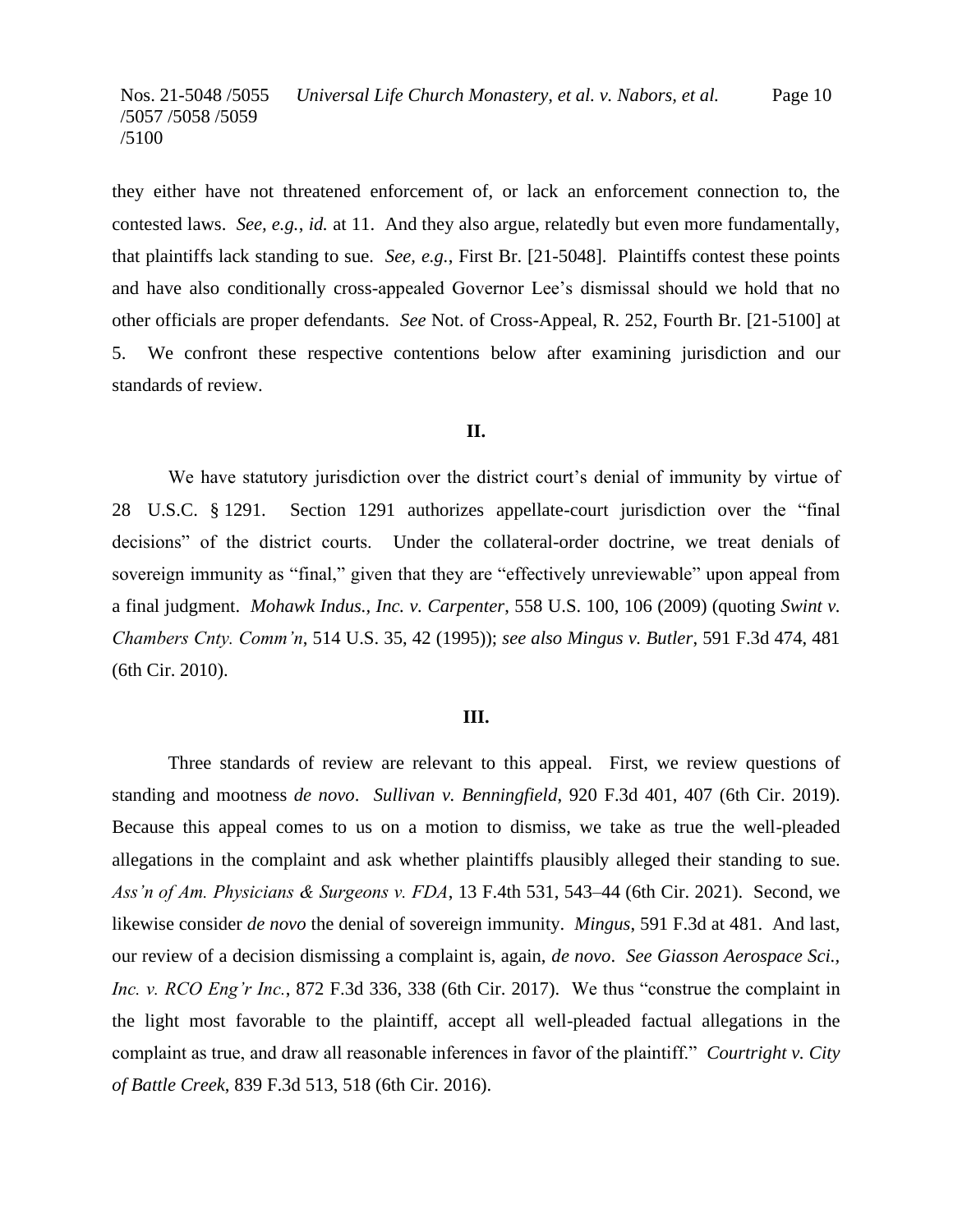### **IV.**

#### *A.**Standing*

On interlocutory appeal, we review both the disputed collateral order and any other issue that we must examine "to ensure meaningful review" of the collateral order. *Swint*, 514 U.S. at 51. Because we believe that standing is one such issue here, we will consider it first before turning to sovereign immunity. *See, e.g.*, *Whole Woman's Health v. Jackson*, 142 S. Ct. 522, 531–32 (2021) (plurality) (quoting *Swint*, 514 U.S. at 51); *Fort Bend County v. Davis*, 139 S. Ct. 1843, 1849 (2019) (explaining that subject-matter-jurisdictional inquiries may be raised "at any point in the litigation").

As the Supreme Court has reminded us, "standing is not dispensed in gross." *Lewis v. Casey*, 518 U.S. 343, 358 n.6 (1996). Rather, plaintiffs "must demonstrate standing for each claim [they] seek[ ] to press." *DaimlerChrysler Corp v. Cuno*, 547 U.S. 332, 352 (2006). And they must do so "*separately* for each form of relief sought." *Id.* (emphasis added) (citation omitted); *see also id.* ("The remedy must . . . be limited to the inadequacy that produced the injury in fact."). Thus, plaintiffs needed to allege how the requested relief against *each* of the defendants could redress plaintiffs' alleged injuries-in-fact. As discussed below, however, our review of the complaint reveals that they have not met that burden. That said, we must only assure ourselves that one plaintiff has standing for the suit to move forward on a claim against a defendant. *Parsons v. U.S. Dep't of Just.*, 801 F.3d 701, 710 (6th Cir. 2015).

### 1. Governor Lee

Plaintiffs' allegations against Governor Lee are sparse. The SAC simply asserts that Governor Lee "is an elected official, invested with the supreme executive power of the state," and that he must take "care that the laws be faithfully executed." SAC ¶57, R. 80 (quoting *Doe v. Haslam*, No. 3:16-cv-02862, 2017 WL 5187117, at \*6 (M.D. Tenn. Nov. 9, 2017); then quoting Tenn. Const., art. III, § 10). Yet such a general allegation about the Governor's "take care" power does not suffice to invoke federal jurisdiction. We need specific, plausible allegations about what the Governor has done, is doing, or might do to injure plaintiffs.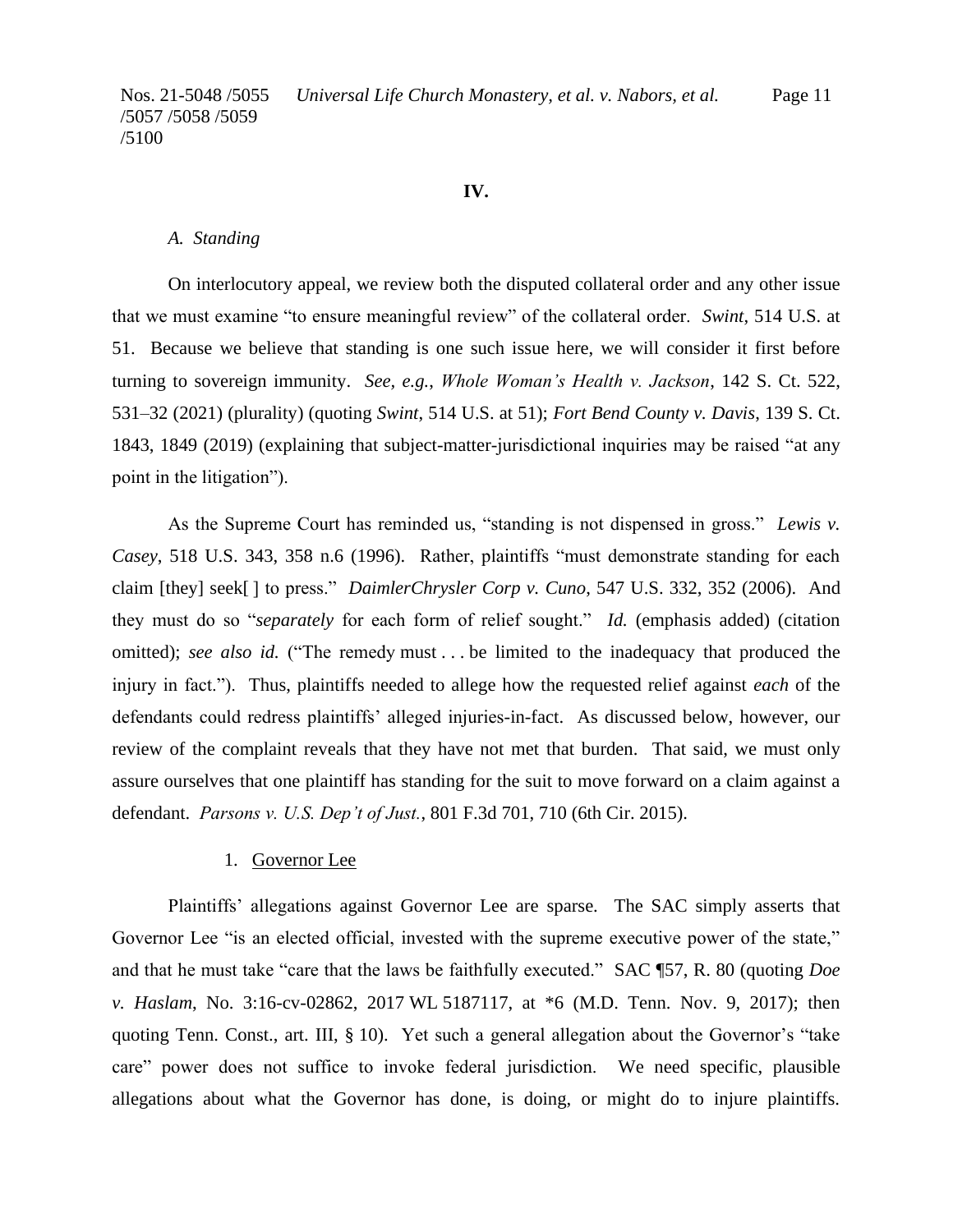*See Lujan v. Defs. of Wildlife*, 504 U.S. 555, 560 (1992); *Ass'n of Am. Physicians & Surgeons*, 13 F.4th at 543–44. Without them, plaintiffs have shown no basis on which they can seek an injunction—an *in personam* decree coercing the Governor to act or refrain from acting—or a declaratory judgment, the "real value" of which is to influence the future "behavior of the defendant towards the plaintiff." *Hewitt v. Helms*, 482 U.S. 755, 761 (1987). To the extent plaintiffs have been injured, in other words, they have not explained how the *Governor* caused the injury. They have also failed to show what a federal court could order the Governor to do or refrain from doing to give them relief—a redressability defect. No Article III case or controversy exists, therefore, against Governor Lee.

#### 2. Attorney General Slatery

Plaintiffs' standing to sue Attorney General Slatery is a more difficult question. What plaintiffs must show to have standing to seek an anti-enforcement injunction (or related declaratory relief) is that Slatery can and may take some enforcement action against them. *See Doe v. DeWine*, 910 F.3d 842, 848–49 (6th Cir. 2018) (quoting *Russell v. Lundergan-Grimes*, 784 F.3d 1037, 1048 (6th Cir. 2015)). But how he might do so is far from clear. One might think that he, as the state's chief law-enforcement officer, could bring a false-statements prosecution against ULC ministers. Yet it turns out that the Tennessee Attorney General does not have the power to initiate criminal prosecutions. *See* First Br. [21-5100] at 18; TCA § 8-6-109. Tennessee's Attorney General is limited to handling appeals, reporting court decisions, offering advisory opinions, suing to recover public funds, and defending the constitutionality of state statutes. TCA § 8-6-109. It's the *district* attorneys general, by contrast, that actually initiate criminal enforcement proceedings. *See* TCA § 8-7-103(1). So there is no imminent prosecution that a federal court could coerce *the Attorney General* to refrain from undertaking.

Plaintiffs resist that conclusion by emphasizing that the Attorney General is, under TCA § 8-6-109, a proper *defendant* to a suit that attacks the constitutionality of a Tennessee statute. But that fact alone does not suffice for plaintiffs to secure an anti-enforcement injunction. The relevant question is not whether the Attorney General may defend the constitutionality of the statute, but whether he can prosecute plaintiffs under it. And because he cannot, plaintiffs have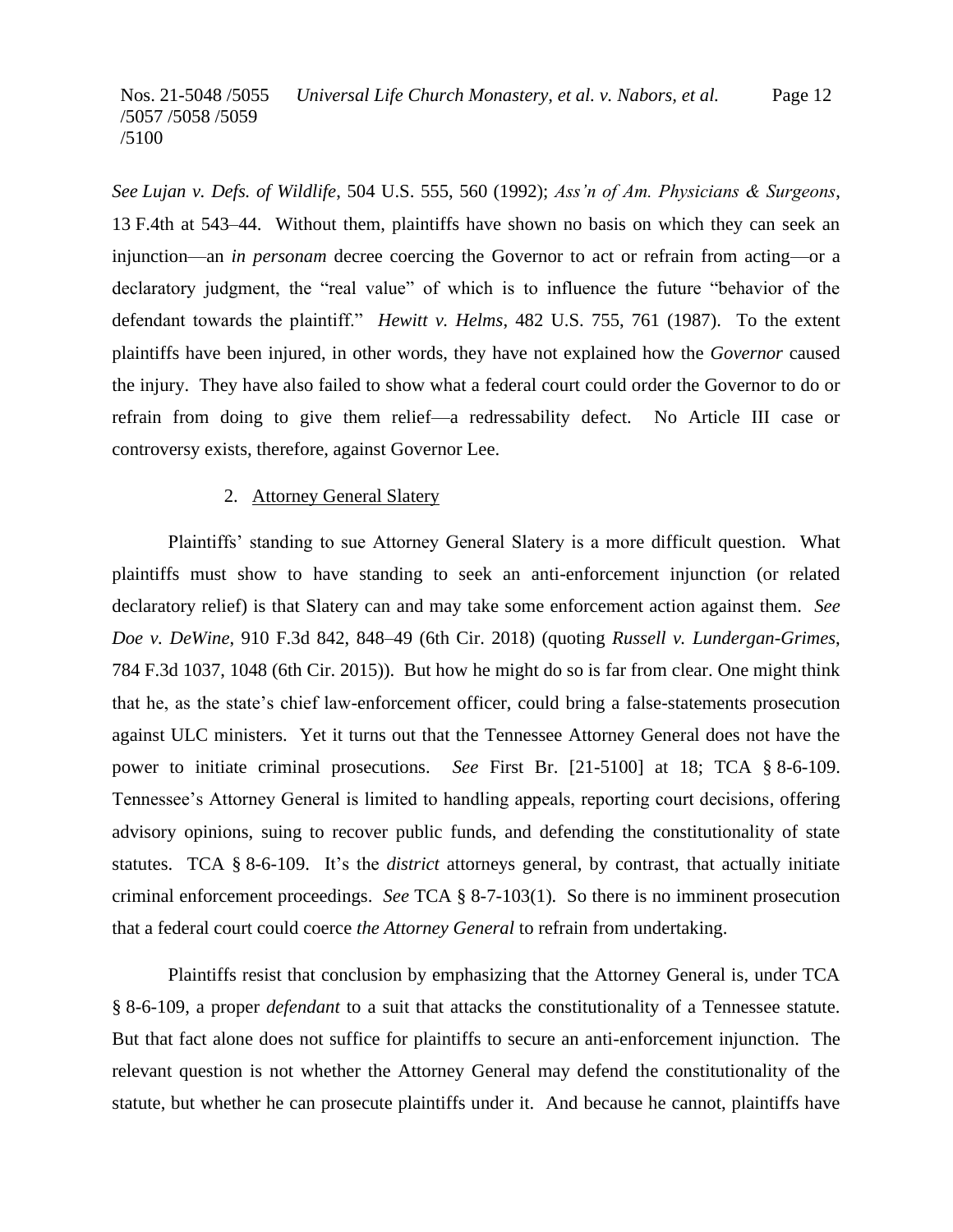not shown standing to seek equitable relief against the Attorney General decreeing that he refrain from enforcement.

Other avenues for standing are similarly unpromising. Plaintiffs could show standing to sue the Attorney General—even if he could not initiate the prosecutions himself—if he could still bring about those prosecutions by commanding the district attorneys general to prosecute. Here at least, however, neither law nor fact supports that theory of standing. The Tennessee Constitution and TCA § 8-6-109 never say that the Attorney General has the power to direct or command district attorneys general to undertake prosecutions. *See generally* Tenn. Const. art. IV; TCA § 8-6-109. Indeed, the Tennessee Constitution says that when a district attorney "fails or refuses to attend and prosecute according to law," it is actually the job of the local district court "to appoint an attorney *pro tempore*" to initiate the prosecution. Tenn. Const. art. VI, § 5. The Attorney General never steps in. And plaintiffs have not alleged that the Attorney General, despite those constitutional and statutory disabilities, has somehow issued a direct command to district attorneys general to prosecute ULC ministers.

What plaintiffs come closer to alleging is that the Attorney General is *indirectly* enticing district attorneys general to prosecute by issuing his interpretive opinions "denigrating" ULC ordination. Second Br. [21-5100] at 37. Plaintiffs thus request a decree forcing Slatery to retract the opinions and to refrain from further comment on ULC. *Id.* But this request once again fails the redressability requirement. To invoke federal jurisdiction, plaintiffs have the burden of showing some "viable remedy" we can dispense that would at least partially relieve their injury. *Alston v. Advanced Brands & Imp. Co.*, 494 F.3d 562, 565 (6th Cir. 2007). So what would happen if we could somehow "erase" the interpretive opinions? ULC-minister solemnization would *still* be clearly illegal under TCA § 36-3-301, as the statute now explicitly disallows solemnization by ministers who received an online ordination. *See* TCA § 36-3-301(a)(2). And the statute would also still include the "considered, deliberate, and responsible act" language. *Id.* It is not as if there exists some statutory ambiguity and the interpretive opinions are breaking a tie in favor of prosecution. Even absent those opinions, given that their content has now been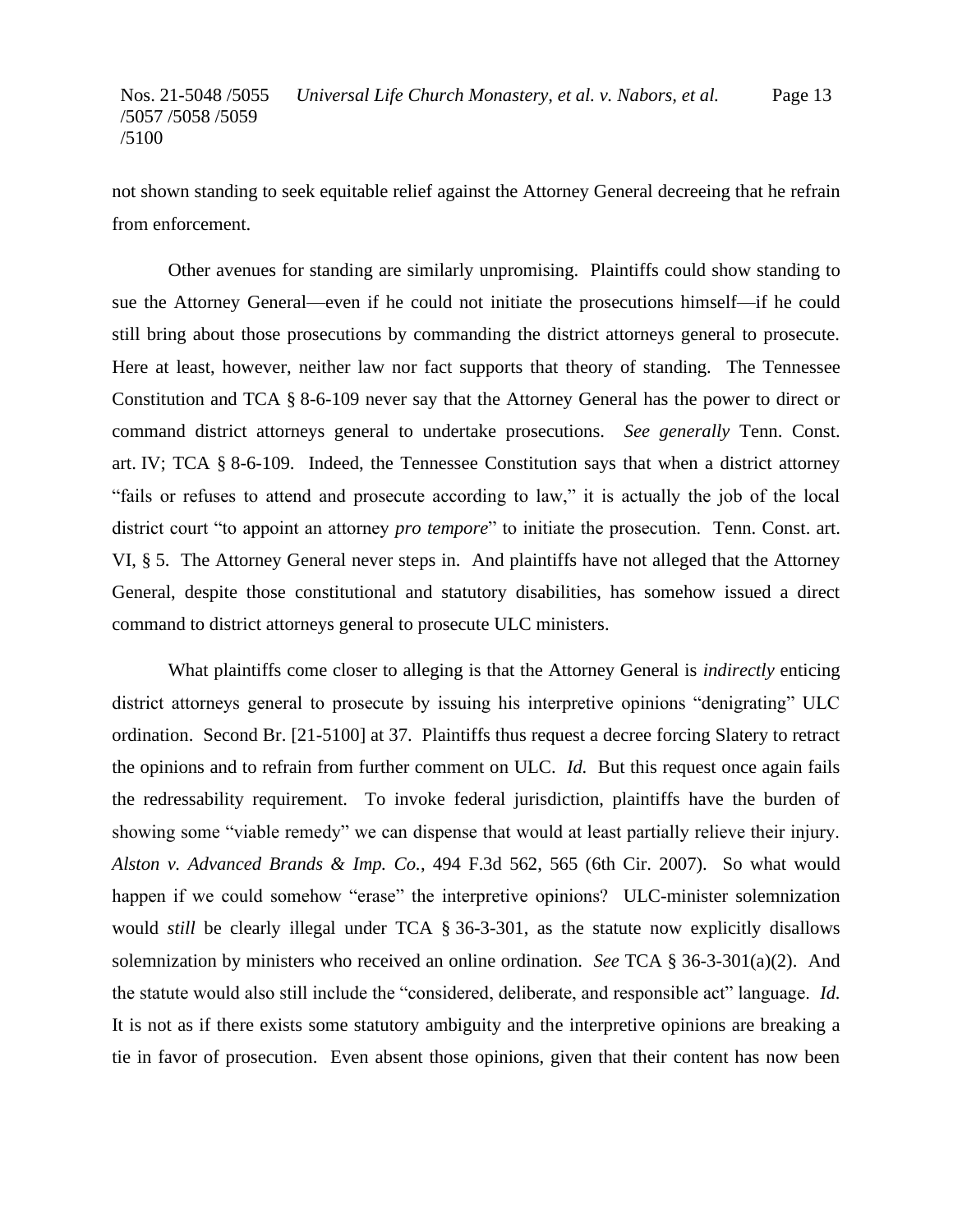codified into the statute itself, the district attorneys general would still have the same duty to "prosecute according to law." Tenn. Const. art. IV, § 5.

The last and perhaps least persuasive theory of standing to sue Slatery is that the interpretive opinions cajole or entice the *clerks* to deny marriage licenses to couples whose marriages were solemnized by ULC ministers. Second Br. [21-5055] at 4–6. But this theory has all the previous problems and then some. As for traceability, the Attorney General's office has explicitly told the clerks that they have *no* authority, much less a duty, to inspect officiants' credentials before issuing the licenses. *See* AG Op. No. 97-139, R. 116-1. To the contrary, Opinion No. 97-139 calls the issuance of licenses "a ministerial duty" and one the clerks must perform irrespective of "the qualifications of [the] person[] solemnizing the marriage." *Id.* As a result, no plaintiff has standing to sue Attorney General Slatery.

# 3. Williamson County District Attorney General Kim R. Helper

Likewise, no plaintiff may seek injunctive or declaratory relief against Williamson County District Attorney Kim R. Helper. Helper has not denied licenses or issued interpretive opinions; rather, the relevant theory of injury is that Helper could initiate a false-statements prosecution against a ULC minister who solemnized a marriage and completed the associated license in Williamson County. So the corresponding relief would have been either an injunction restraining that proceeding or a declaratory judgment explaining that such a proceeding would be unconstitutional. Plaintiffs claim three possible avenues to establish their standing for such relief: individual standing through the remaining individual plaintiffs (Patterson and Biser), individual standing on ULC's behalf on the theory that such a prosecution would injure ULC itself, and ULC's associational standing to sue on behalf of its injured members. *See, e.g.*, Second Br. [21-5055] at 30. But none of those theories applies to Helper.

Take first the claims about Patterson and Biser. Establishing that either had individual standing to sue Helper would have required allegations that Patterson or Biser plans to solemnize future marriages in Williamson County. But the SAC contains no such allegations. Biser has alleged only that he "resides in *Hamilton* County and intends to solemnize weddings there in the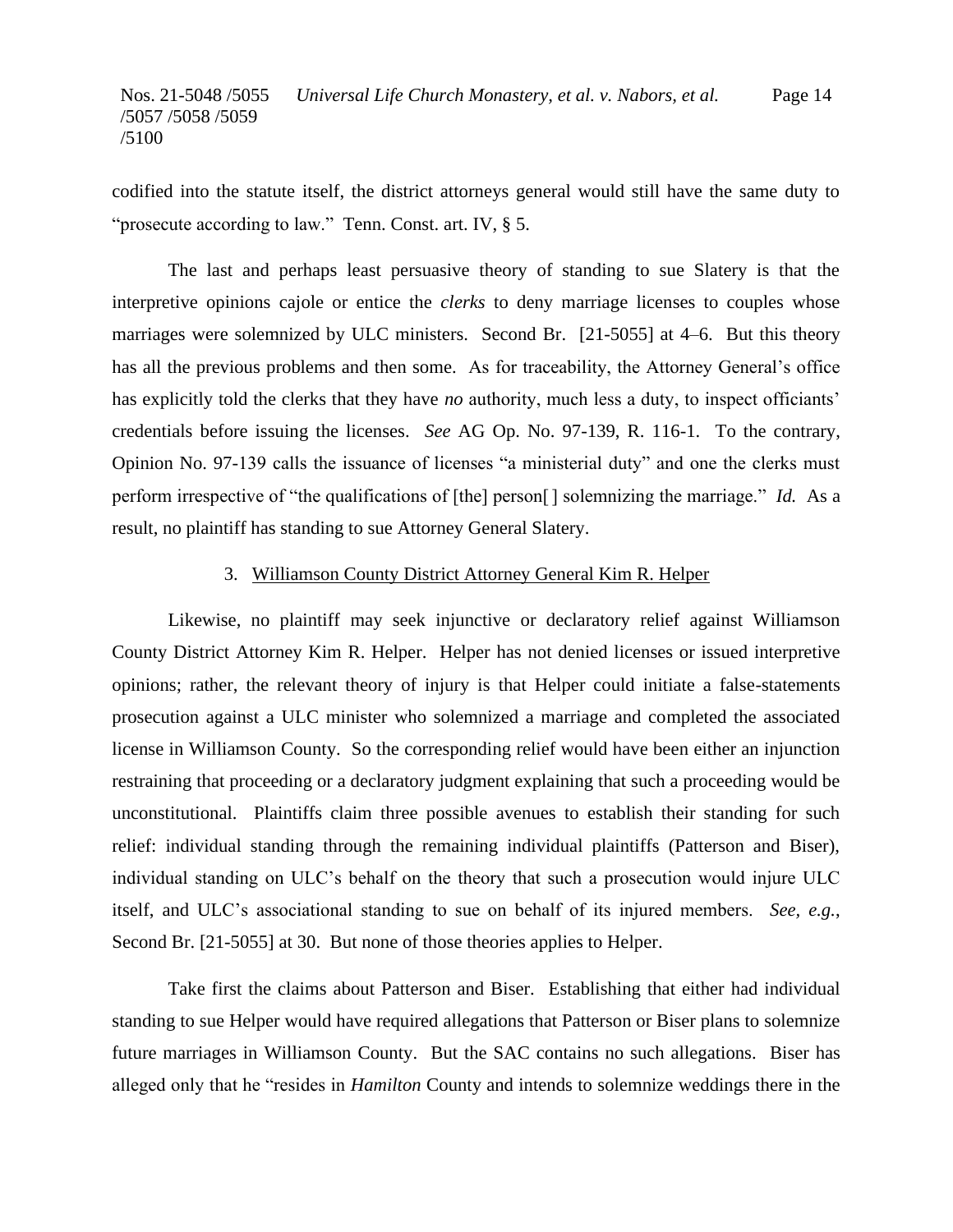future." SAC ¶44, R. 80 (emphasis added). He said nothing about his plans in *Williamson*  County. Patterson, too, has alleged only that she "performed multiple weddings in *Rutherford*  County and plans to perform more." *Id.* ¶39, R. 80 (emphasis added). She never alleged plans to do so in Williamson County. True, she *did* allege that she had agreed to perform a marriage in Williamson County in October 2019 but withdrew after learning about the amendments to § 36-3-301. *Id.* ¶38. But without allegations of Patterson's plans in Williamson County, we have no basis to conclude that she is "likely to suffer future" enforcement there. *City of Los Angeles v. Lyons*, 461 U.S. 95, 105 (1983).

ULC's theories of individual and associational standing present the same problem. ULC argues that it has individual standing because ULC itself would suffer an injury-in-fact from a prosecution of one of its ministers or that, even without an injury to itself, it can sue on behalf of its ministers through associational standing to prevent the ministers' prosecution. *See, e.g.*, Second Br. [21-5055] at 30. Each is essentially the same theory. The SAC never alleges that ULC *itself* may undertake some action subjecting it to criminal liability as an association. So both the individual- and associational-standing theories hinge on a minister becoming subject to criminal prosecution. Only *then* could ULC itself be injured by a prosecution that injures a member. To obtain a decree restraining Helper from initiating such a proceeding, ULC thus needed to allege that some named member (whether a party to the suit or not) plans to solemnize a future marriage in Williamson County. *See Waskul v. Washtenaw Cnty. Comty. Mental Health*, 900 F.3d 250, 253 (6th Cir. 2018). But ULC has identified no named member that plans to do so. We have no basis, therefore, to conclude that ULC has standing to protect itself or one of its members from prosecution in Williamson County.

#### 4. Hamilton County District Attorney General Neal Pinkston

Gabriel Biser's bid for relief against Hamilton County District Attorney General Neal Pinkston, however, is a different story. The SAC *does* allege that Biser "resides in Hamilton County and intends to solemnize weddings there in the future." SAC ¶44, R. 80. So Biser is subject to a potential false-statements prosecution in Hamilton County if he were to claim on a marriage license that he "solemnized" a proceeding, despite knowing that he lacks such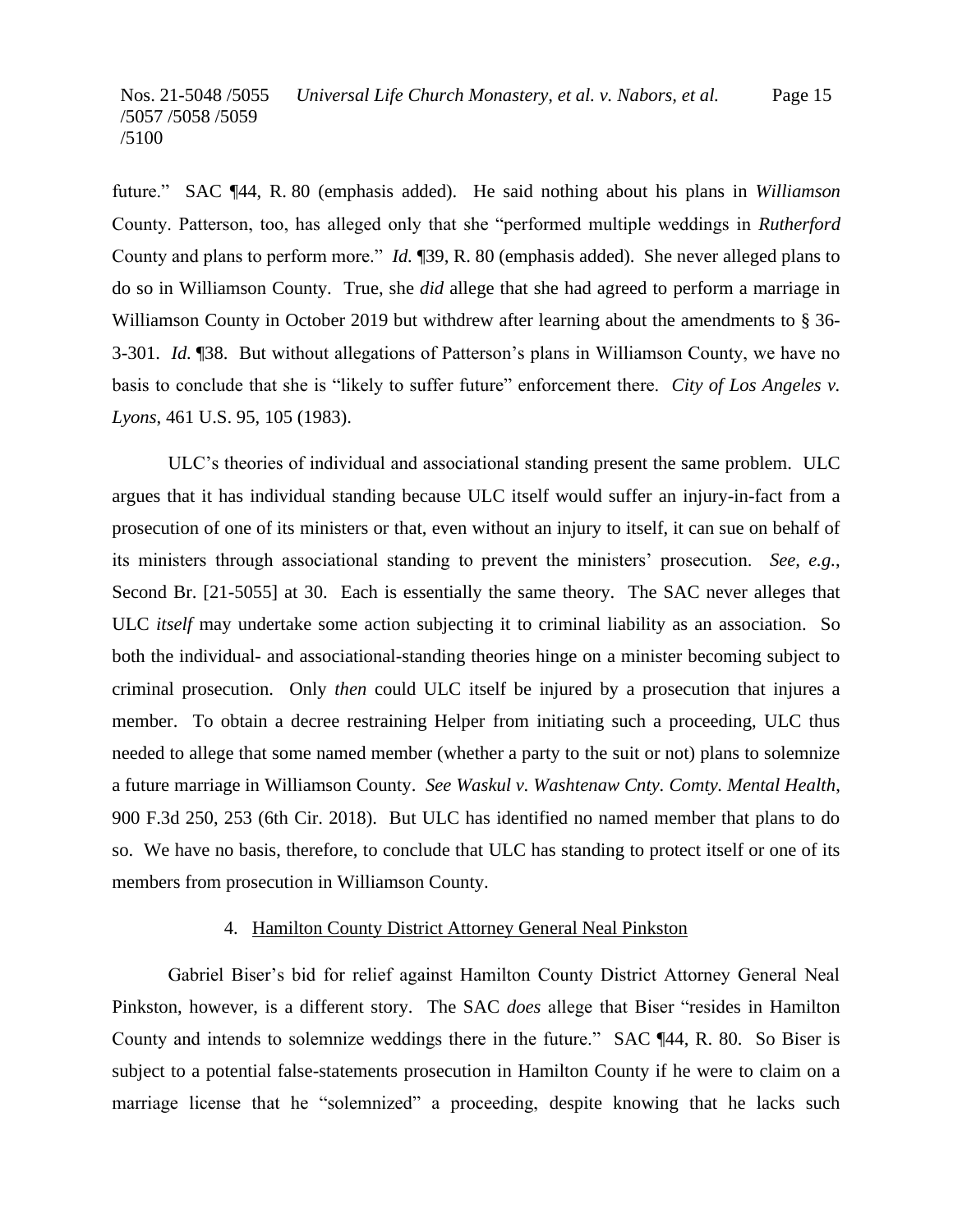authority. *See* TCA  $\S$ § 36-3-301(a)(2), 39-16-504(a)(1). Pinkston would cause that injury by filing the charges, and the district court could redress it by enjoining Pinkston from doing so. Because causation and redressability are satisfied, we turn to the remaining and more complex inquiry—whether Biser plausibly alleged that he would suffer the injury-in-fact of an imminent prosecution. In our view, he has.

First, Biser has plausibly alleged that he is "able and ready" to violate the contested statutes. *Carney v. Adams*, 141 S. Ct. 493, 500 (2020). He has previously "solemnized four marriages as a ULC Monastery minister in Tennessee." SAC ¶41, R. 80. He was also asked to perform another ceremony relatively recently, "but canceled after learning of" the anti-onlineordination amendment. *Id.* ¶43. And he alleges that he intends to solemnize future marriages in Hamilton County. *Id.* [44. We take these allegations as true in this posture, and none is implausible. *See Courtright*, 839 F.3d at 518.

Second, surrounding factual circumstances show that a fear of prosecution is plausible. The Tennessee legislature's 2019 amendments explicitly ban online ordination. *See* TCA § 36-  $3-301(a)(2)$ . No explanation for that ban has been provided other than to target ULC ministers. Likewise, the legislature heightened the false-statements penalty and gave it the same effective date as the ordination ban. Second Br. [21-5100] at 9. The contemporaneity of those enactments reinforces the inference that the legislature intends to target plaintiffs. *See Church of the Lukumi Babalu Aye, Inc. v. City of Hialeah*, 508 U.S. 520, 540 (1993). And Pinkston, as a district attorney general, has both a "constitutional and statutory obligation to prosecute offenses committed in [Hamilton] County." *Ramsey v. Town of Oliver Springs*, 998 S.W.2d 207, 208 (Tenn. 1999); *see also* TCA § 8-7-103(1) ("Each district attorney general . . . [s]hall prosecute in the courts of the district all violations of the state criminal statutes[.]"). Thus, "by signing a [license]," Biser "would be subject to the real and immediate (not merely conjectural or hypothetical) harm of criminal penalty." *Zielasko v. Ohio*, 873 F.2d 957, 959 (6th Cir. 1989); *see also id.* ("Because [the plaintiff] would have filed a declaration of candidacy *but for* the fear of criminal penalty for election falsification, a justiciable controversy exists in this case.").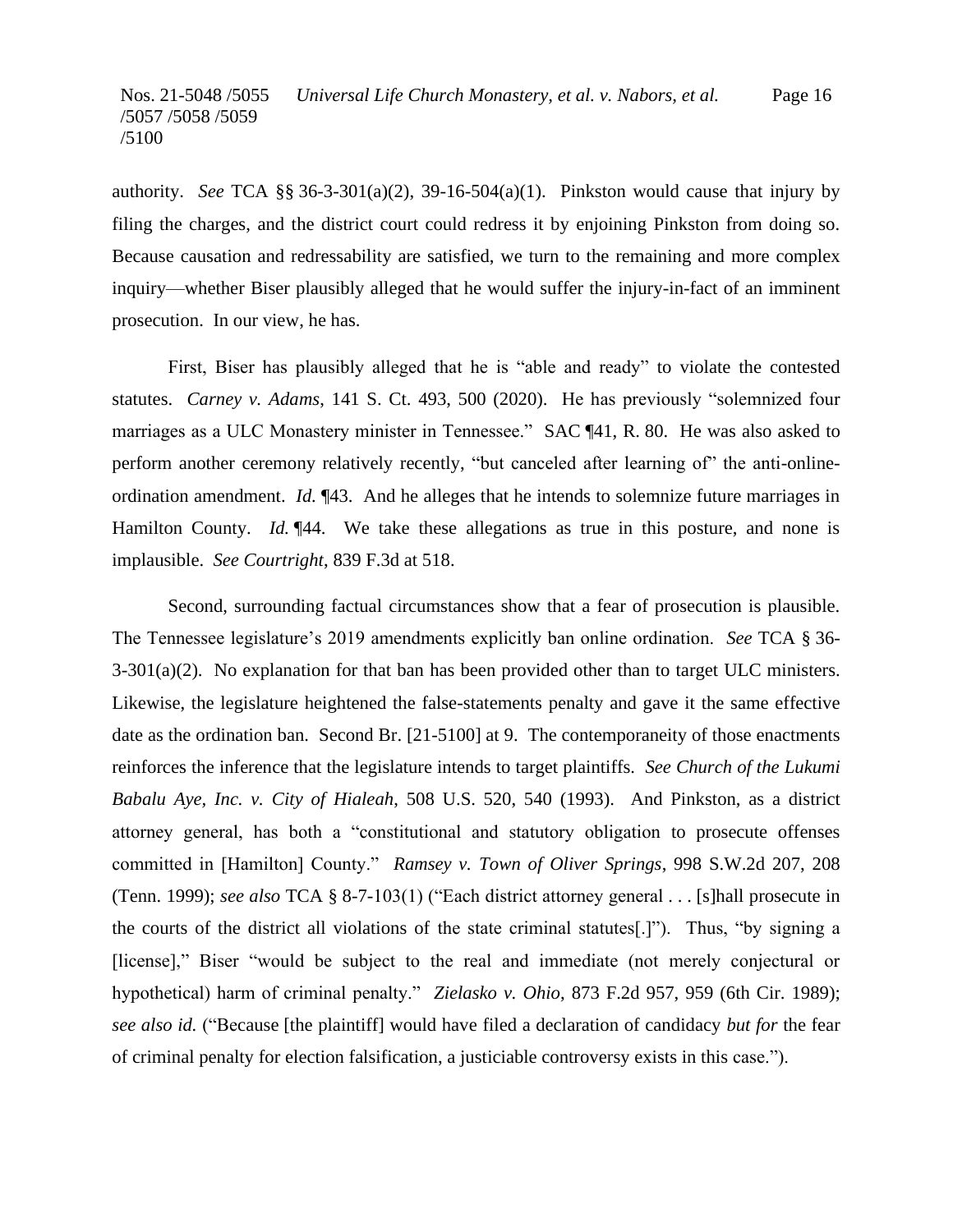Last, defendants have never provided clear assurances that they will *not* prosecute ULC ministers. As plaintiffs note, "the State Defendants [have] refused to disavow intent to prosecute ministers criminally" or "to stipulate to the law's unconstitutionality" and contest only sovereign immunity. *See* Second Br. [21-5100] at 23, 25. Indeed, both before this suit was filed and in the district court below, defendants took no meaningful steps—like submitting an affidavit forswearing prosecution—to mitigate plaintiffs' fears. Nor could counsel for the state defendants provide such assurances when given a final opportunity at oral argument.

Clearer, at least, is defendants' claim that no future prosecution is imminent because there has never been a ULC minister prosecuted in the past for violating § 36-3-301. *See* First Br. [21-5048] at 5, 26 n.12. True, the Supreme Court has sometimes held that no case or controversy exists when an enforcement challenge attacks a law that has fallen into desuetude. *See, e.g.*, *Poe v. Ullman*, 367 U.S. 497, 502 (1961). But we do not find this argument persuasive here for several reasons. Almost as soon as the law went into effect, the district court entered its "status quo" order, which appears to preliminarily enjoin prosecution of ULC ministers. Order, R. 53. So the fact that no one has been prosecuted under the amendment is unsurprising. The state defendants seem to argue instead that ULC solemnization was *already* illegal before 2019—with the amendment just making the proscription clearer—given the "considered, deliberate, and responsible act" requirement. First Br. [21-5048] at 33–34. That may be true, but that preexisting language was also fairly vague. By making the proscription so much clearer in 2019, the legislature may have emboldened prosecutors in a way that they were not before the amendment.

It's also not clear that before 2019 prosecutors had even realized they could collaterally enforce § 36-3-301 (which lacks its own enforcement mechanism) with the false-statements statute. The earlier Attorney General opinions just say that ULC solemnization is not allowed not that it could subject ministers to false-statements prosecutions. *See, e.g.*, AG Op. No. 15-14, R. 123-7. That specter seems to have arisen only around mid-2019, when the legislature simultaneously enhanced the false-statements penalty as it codified the ordination ban. Last, there is no evidence before us about how frequent or obvious were ULC ministers' violations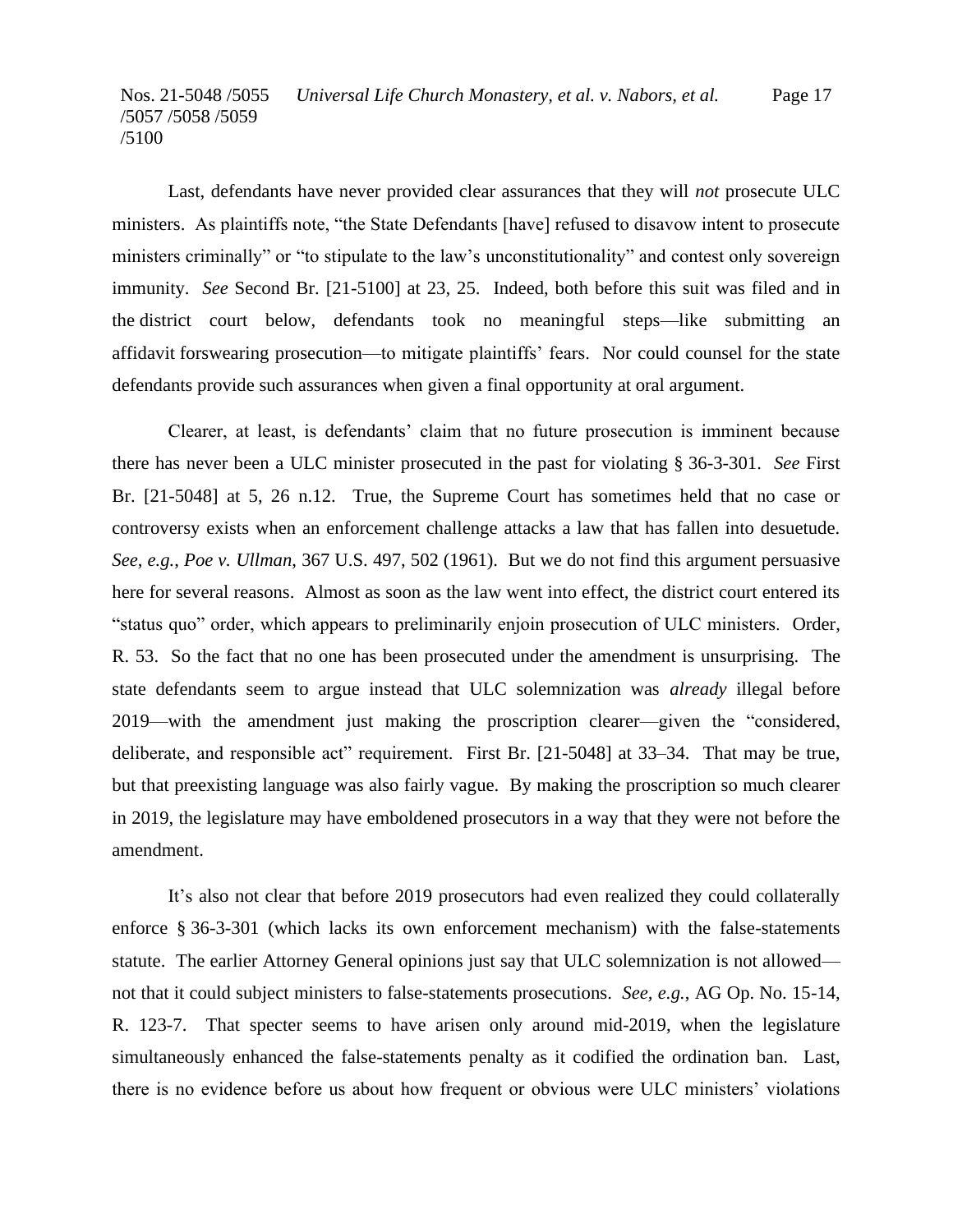*before* 2019. So unlike the "commonly and notoriously" violated contraception statute in *Poe*  that posed no obstacle to "ubiquitous, open, public sales" of birth control, 367 U.S. at 502, no evidence on this record reflects that prosecutors have deliberately turned a blind eye to ULC ministers' solemnization.

The only remaining question is whether ULC itself, in addition to Biser, may likewise sue Pinkston for an injunction. To establish associational standing, ULC must show "that: (1) its 'members would otherwise have standing to sue in their own right'; (2) the 'interests' that the suit 'seeks to protect are germane to the organization's purpose'; and (3) 'neither the claim asserted nor the relief requested requires the participation of individual members in the lawsuit.'" *Ass'n of Am. Physicians & Surgeons*, 13 F.4th at 537 (quoting *Hunt v. Wash. State Apple Advert. Comm'n*, 432 U.S. 333, 342–43 (1977)).

As to plaintiffs' claim against Pinkston, ULC's associational standing under these elements is straightforward. Because Biser has individual standing, at least one named member of ULC has "standing to sue [Pinkston] in [his] own right." *Id.* ULC's asserted interest preventing the prosecution of one of its members for acting upon one of ULC's central beliefs is obviously "germane" to ULC's purpose. *Id.* And Biser *is* participating in the suit, so ULC's claim against Pinkston does not implicate whether relief would also be proper in the individual member's absence. We thus hold that both Biser and ULC have standing to seek injunctive and declaratory relief against Pinkston.

#### 5. Rutherford County District Attorney General Jennings H. Jones

For the same reasons, Patterson has standing to sue Rutherford County District Attorney General Jennings H. Jones. Patterson has alleged that she resides in Rutherford County, "has performed multiple weddings in Rutherford County[,] and plans to perform more." SAC ¶¶6, 39, R. 80. She also apparently began to "make changes to her approximately eight-acre property" in Rutherford County to "allow her to host weddings," but she later "halt[ed]" those plans after the 2019 amendment. *Id.* ¶39. She thus has individual standing to sue to prevent (or to have declared unconstitutional) a potential false-statements prosecution. And, because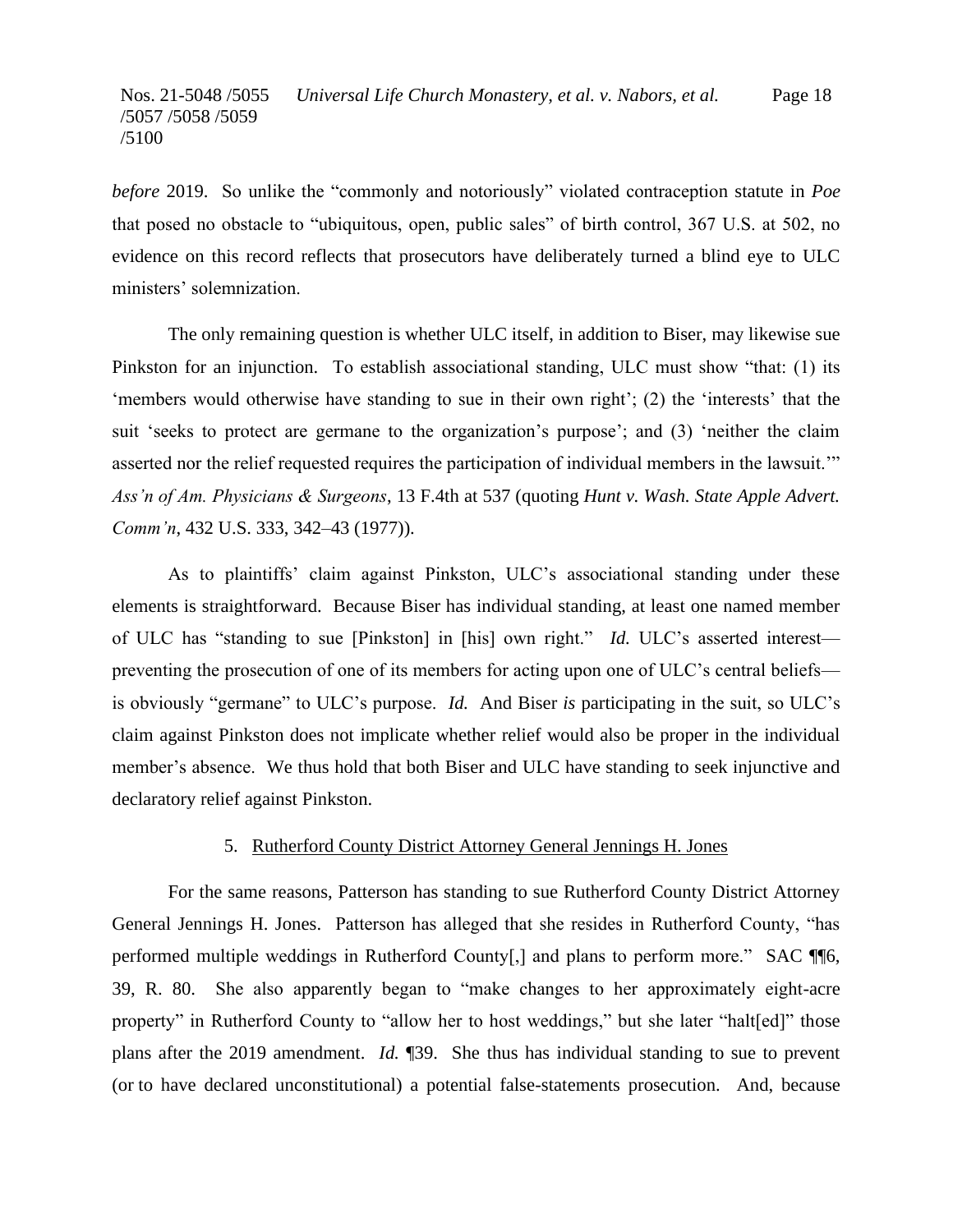preventing that possibility is "germane" to ULC's purpose, it has associational standing to sue Jones as well. *Ass'n of Am. Physicians & Surgeons*, 13 F.4th at 537.

#### 6. Putnam County District Attorney General Bryant C. Dunaway

We turn now to whether ULC has associational standing to seek declaratory and injunctive relief against Putnam County District Attorney General Bryant C. Dunaway. We hold that it does. In the SAC, former plaintiff James Welch alleged that he had solemnized weddings before, felt deterred from doing so by the 2019 amendment, "resides in Putnam County[,] and intends to solemnize weddings there in the future." SAC ¶¶46, 50–51, R. 80. Welch thus had individual standing to sue Dunaway for the same reasons that Biser and Patterson have individual standing to sue Pinkston and Jones, respectively. And ULC had associational standing, via Welch, to sue Dunaway as well.

The more difficult question is whether there *continues* to be a case or controversy between ULC and Dunaway. Over a year after plaintiffs filed the SAC, defendant clerk Wayne Nabors procured an affidavit from Welch conveying Welch's intent to withdraw from the lawsuit. Welch Affidavit, R. 218-1. And the district court granted Welch's request. Order, R. 235. So Welch's *individual* claims for relief are now moot.

But Welch's withdrawal from the case did not moot ULC's claim to relief against Dunaway. ULC had already identified another ULC minister intending to perform future marriages in Putnam County: Michael Veal. *See* Veal. Dec., R. 122. Our precedent has not foreclosed organizations from showing associational standing with one named member in the complaint and then maintaining a live controversy after the original member's claim is extinguished by identifying some other named member who would have a live claim in his own right. *Cf. Memphis A. Philip Randolph Inst. v. Hargett*, 2 F.4th 548, 559 & n.1 (6th Cir. 2021). There is also no discernible prejudice to defendants here in allowing ULC to switch members. So ULC's claim against Dunaway lives on.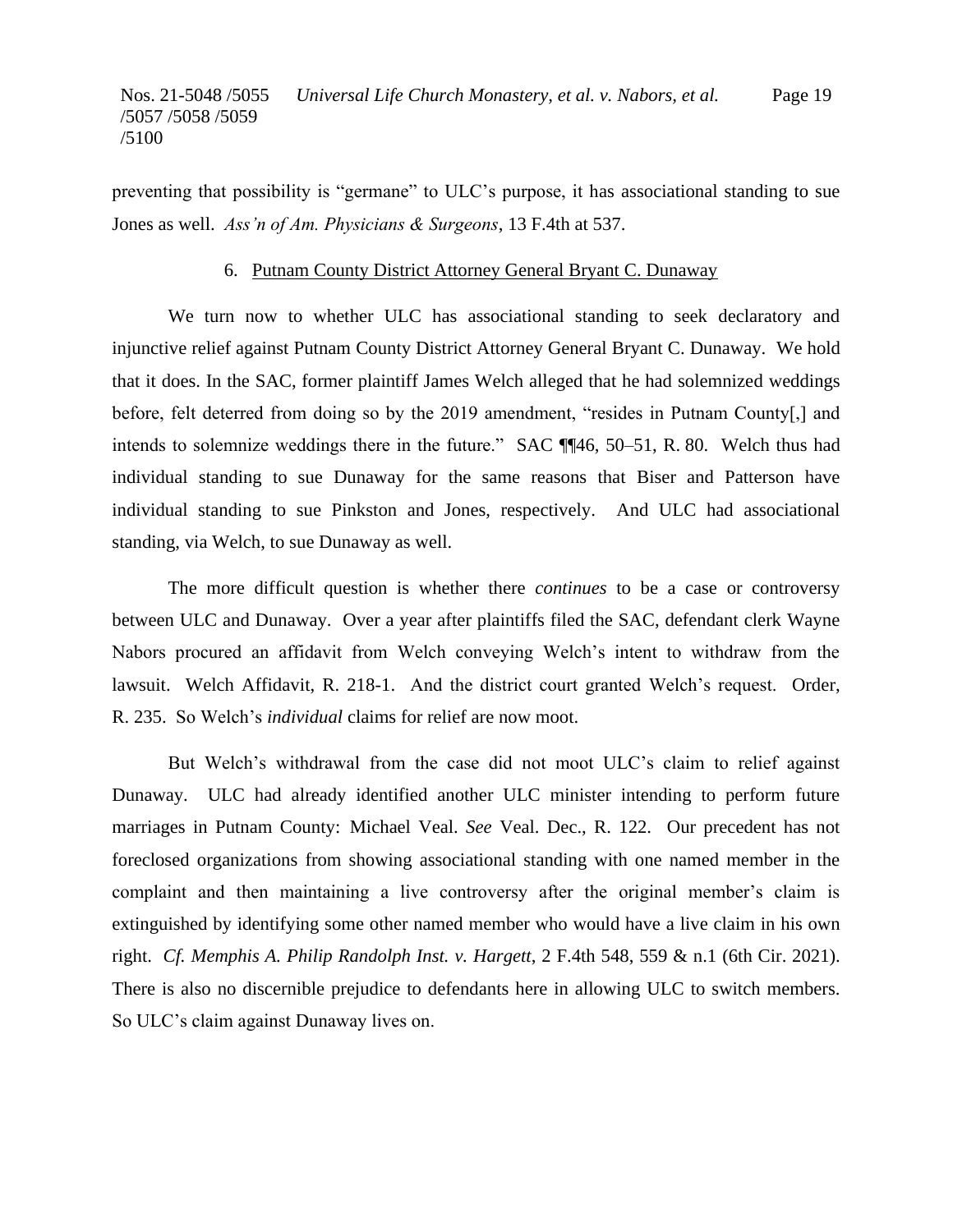### 7. Rutherford County Clerk Lisa Duke Crowell, Williamson County Clerk Elaine Anderson, and Hamilton County Clerk William Knowles

Though plaintiffs have established standing to sue three of the four district attorneys general, they have *not* established standing to sue three of the four county clerks—Lisa Duke Crowell, Elaine Anderson, and William Knowles. As these defendants point out, the SAC presents no specific allegations against them. *See* First Br. [21-5055] at 6; First Br. [21-5057] at 7–8; First Br. [21-5058] at 4. It alleges just that Crowell is the clerk in Rutherford County, Anderson the clerk in Williamson County, and Knowles the clerk in Hamilton County. SAC ¶¶10–12, R. 80. The SAC *does* later imply that this trio has either dissuaded or will dissuade couples from seeking the service of ULC ministers or that they may refuse to issue licenses should a ULC minister solemnize the proceedings. *Id.* ¶54. But these theories have a major problem. Unlike the district attorneys general—imbued with both the discretion and the duty to prosecute violations—the clerks have *no* discretion and *no* authority under state law to deny a couple a marriage license just because a ULC minister solemnized the proceeding. *See, e.g.*, AG Op. No. 97-139, R. 116-1.

All the clerks here agree on that point. *See* First Br. [21-5055] at 5–6; First Br. [21-5057] at 37; First Br. [21-5058] at 27; First Br. [21-5059] at 11. They all describe their licenseissuance duties as ministerial and they all agree that they lack the authority to deny a license just because a ULC minister solemnized the proceeding. *Id.* They likewise represent that they have never denied and never would deny a marriage license on that basis. *Id.* And their position tracks the Attorney General's. Once again, his Opinion No. 97-139 explains that "county clerk[s have] no authority to require proof that the officiant is a 'regular minister of the gospel' or other authorized person who meets the criteria of T.C.A. § 36-3-301." AG Op. No. 97-139, R. 116-1. That is so, in his view, because Tennessee's legislature "has not created any discretion for the clerk[s] to examine the qualifications of persons solemnizing the marriage." *Id.* So we have difficulty seeing wherein lies the case or controversy.

Plaintiffs resist this conclusion by contending that the county clerks enjoy statutory authority to deny the licenses for two reasons, both found in TCA  $\S 36-3-103(c)(1)$ . First, that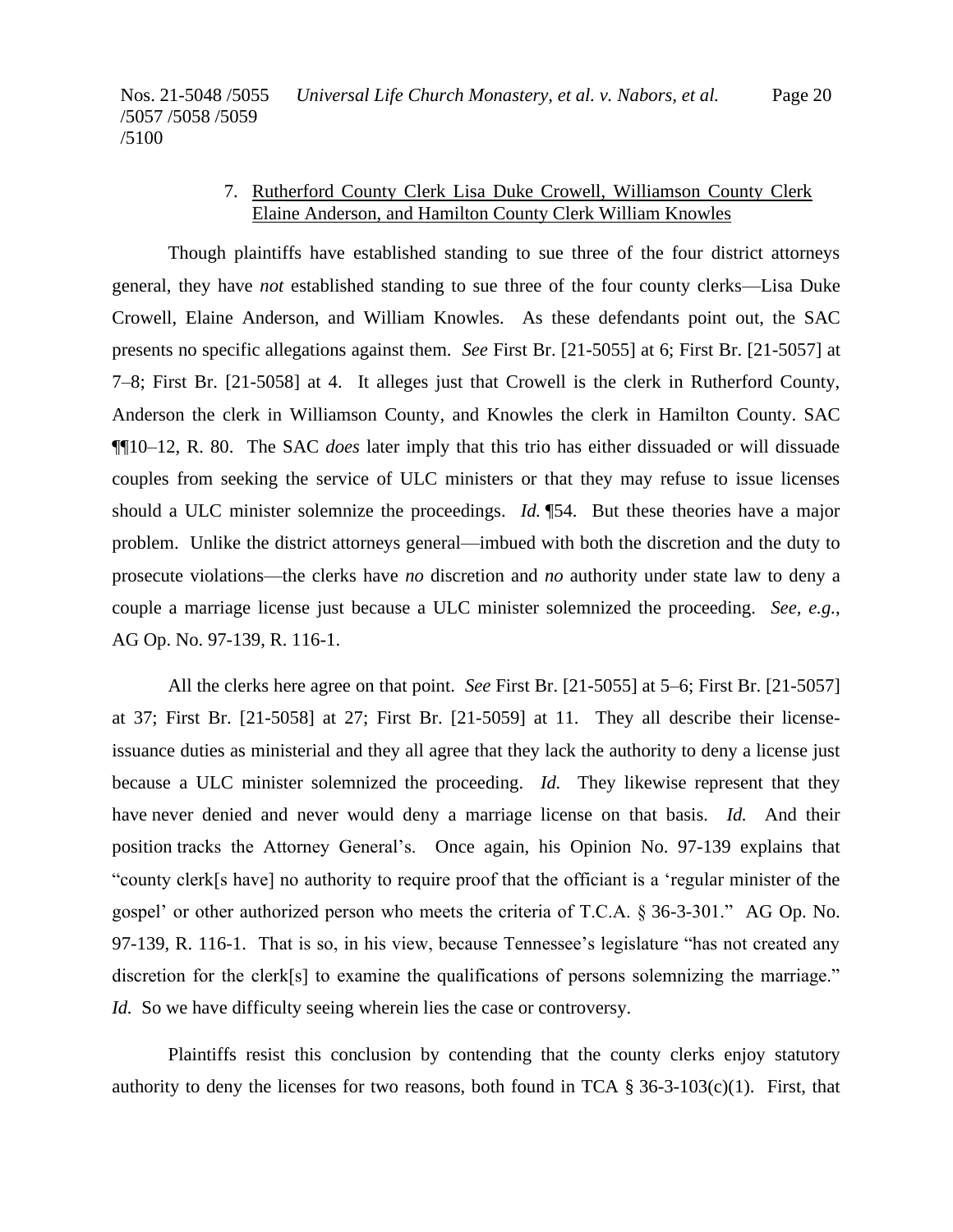statute explains that clerks are "authorized to record and certify any license used to solemnize a marriage that is *properly signed by the officiant* when such license is returned to the issuing county clerk." TCA  $\S 36-3-103(c)(1)$  (emphasis added). Plaintiffs say that a ULC minister cannot "properly sign" a license under  $\S 36-3-301$ , and thus that a county clerk is bound to deny a license to a couple employing a ULC minister. First Br. [21-5055] at 21–22. But the "properly signed" requirement concerns whether the couple filled out the form correctly, not whether the purported officiant enjoyed the substantive authority under Tennessee law to solemnize the proceeding. Thus, the clerk must "verify [the applicants'] identity, age, and social security numbers" and ensure that all the blanks in the form are completed. *Ochalek v. Richmond*, No. M2007-01628-COA-R3-CV, 2008 WL 2600692, at \*4 (Tenn. Ct. App. June 30, 2008). But she is not bound to further investigate the purported officiant's solemnization credentials.

Second, plaintiffs note that § 36-3-103(c)(1) likewise "prohibit[s]" a county clerk "from issuing a license for a marriage that is prohibited in this state." First Br. [21-5055] at 18. The plaintiffs then reason that marriages are "prohibited" if the officiant performing them—such as a ULC minister—lacked the requisite authority. *Id.* But that is also wrong. ULC-ministersolemnized marriages are not *prohibited* under the statute; they simply may later be challenged for *invalidity* in a subsequent proceeding. *See* AG Op. No. 97-138, R. 123-6. And based on the results of that proceeding, such marriages may or may not be upheld. *Id.* Prohibited marriages, by contrast, are those that Tennessee considers categorically illegal and void *ab initio* even *if* the newlyweds satisfied all the procedural requirements. *See Guzman v. Alvares*, 205 S.W.3d 375, 381 (Tenn. 2006). They include incestual, forced, and child marriages; a purported marriage performed when a party was "drunk, insane or an imbecile"; bigamy; and polygamy. *See* TCA §§ 36-3-101, 36-3-02, 36-3-105, 36-3-108, 36-3-109, 36-3-113. None of those has anything to do with the qualifications of the officiant. So there is no statutory basis here to conclude that the county clerks may deem a marriage "prohibited" just because a ULC minister solemnized it.

Given the clerks' lack of *de jure* authorization to reject ULC-solemnized marriages, we would have needed allegations that the clerks still *act* as though they have such authority and deny licenses on that basis. And we would have taken those allegations as true, no matter the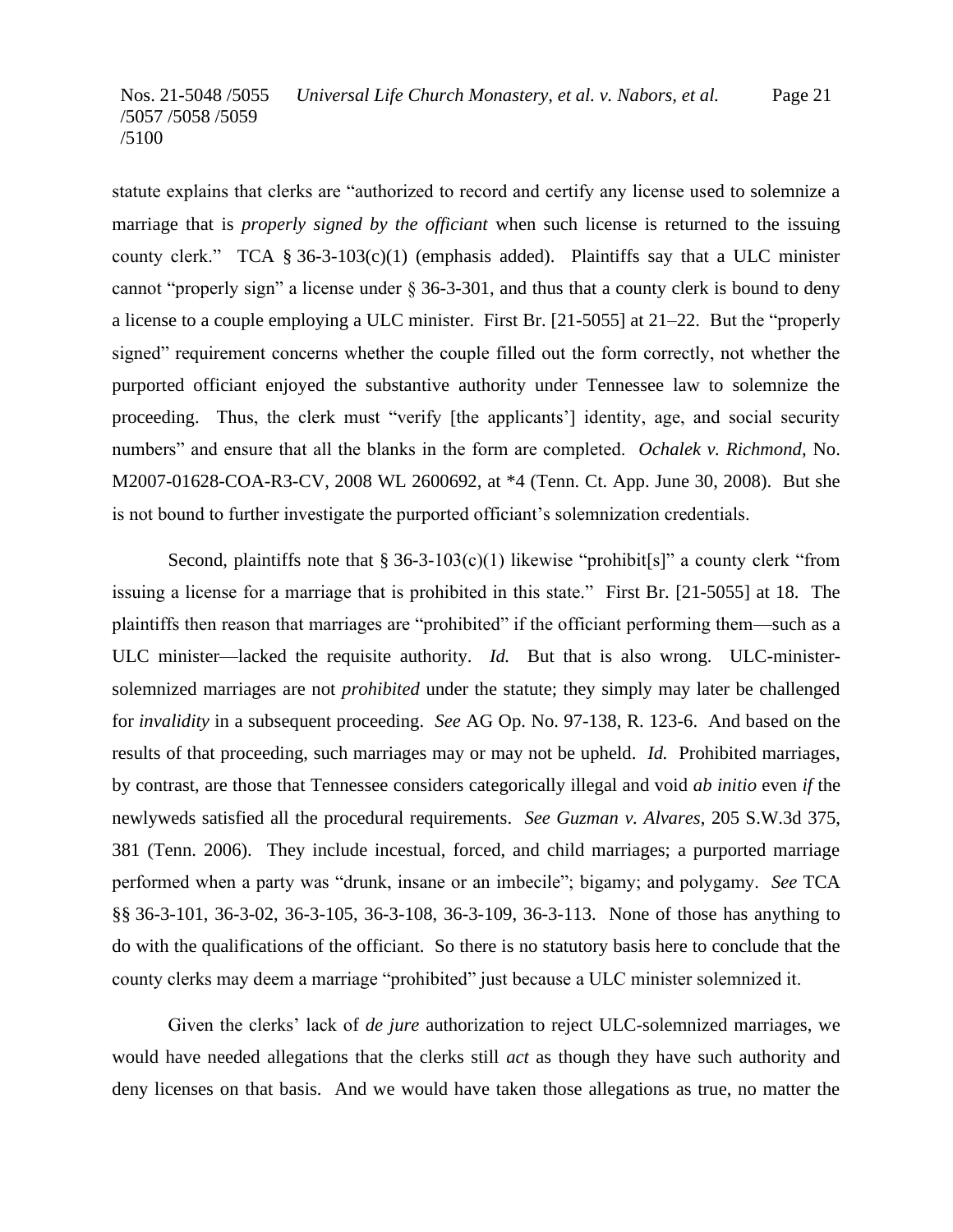content of Tennessee law, as we are on a motion to dismiss. *See Courtright*, 839 F.3d at 518. But those allegations are just what the SAC does not contain, at least as to Crowell, Anderson, and Knowles. As a result, it never articulates how these three clerks, simply by issuing the exact licenses that couples are asking for, inflict injury-in-fact on the remaining plaintiffs.

Perhaps realizing this issue, plaintiffs have expanded their theory of injury on appeal. They now say that the clerks inflict injury even *if* they issue every license ever requested. First Br. [21-5055] at 12. That's because when the underlying marriage was solemnized by a ULC minister, the validity of the marriage is subject to doubt. *Id.* Thus, it is claimed, the clerks still "injure" plaintiffs even *if* they issue the licenses because the licenses they issue are of only dubious validity. *Id.*

Creative as it is, however, this theory fails both the causation and redressability requirements. The marriage licenses and associated marriages are potentially invalid because of the underlying *statute* banning ULC ordination—not because of anything the clerks do. The clerks have no authority to modify or repeal § 36-3-301. That statute would still exist—still impugning the marriages' validity—no matter what relief the district court awarded against the clerks. At least from the three compliant clerks, in other words, there is no behavior modification the court could coerce with an injunction that would redress the "potentiallyinvalid-license" theory of injury. And there being no jurisdiction for an injunction, there is none for a declaratory judgment either. *See Mich. Corr. Org. v. Mich. Dep't of Corr.*, 774 F.3d 895, 903 (6th Cir. 2014). Plaintiffs thus have never shown their standing to sue Crowell, Anderson, or Knowles.

### 8. Putnam County Clerk Wayne Nabors

Unlike with the compliant clerks, the SAC contains more specific allegations against Putnam County Clerk Wayne Nabors. Former plaintiffs Plumm and Farris alleged that they selected former plaintiff Welch to solemnize their marriage. SAC ¶47, R. 80. In May 2019, Plumm "left work early so the couple could obtain a marriage license from the Putnam County Clerk before the office closed." *Id.* ¶48. They met with an "elderly woman" who, upon learning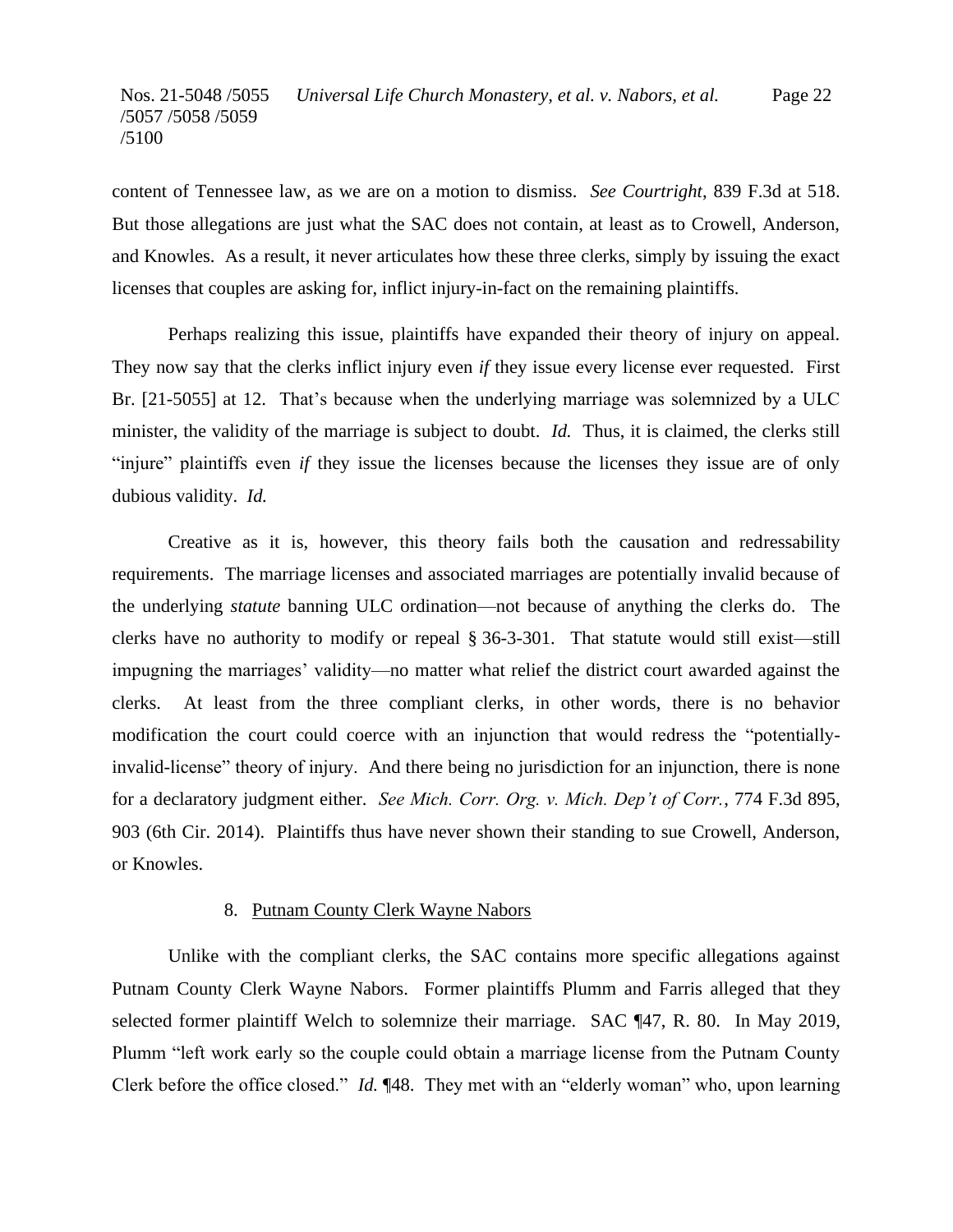"that a ULC Monastery minister [would] marry the couple . . . refused to issue them a marriage license." *Id.* She also warned that ULC ministers cannot "perform marriage ceremonies and that their marriage would be invalid," even showing them a copy of an Attorney General opinion. *Id.*  Nabors himself then intervened, confirming "that a marriage license would not be issued if a ULC Monastery Minister [were] to solemnize the marriage." *Id.* Plumm and Farris thus had to travel to neighboring Jackson County to "obtain[] a marriage license." *Id.* ¶49.

Nabors strenuously contests that view of the facts. *See* Third Br. [21-5059] at 13–16. He admits that his staff member gave Plumm and Farris a copy of the Attorney General opinion, but he denies that he or his staff ever "refused to issue the license." *Id.* at 13. Rather, he claims that Plumm and Farris stormed out "before the marriage license could be issued." *Id.* Yet this case arises on a motion to dismiss, so we take the SAC's allegations as true. As a result, we must assume that Nabors and his staff indeed denied the license to Plumm and Farris due to the involvement of a ULC minister.

With Plumm and Farris gone from the suit, the more pressing question is whether anyone has standing to sue over such alleged behavior. ULC claims associational standing, which hinges on whether it has identified any individual member that could sue Nabors for declaratory or injunctive relief. *See Ass'n of Am. Physicians & Surgeons*, 13 F.4th at 537. And we believe it has. ULC's associational standing derives from the combination of Welch and Veal. Again, the SAC alleges that "Welch resides in Putnam County and intends to solemnize weddings there in the future." SAC ¶ 51, R. 80. And Welch's affidavit withdrawing from the case never disclaims that intention—only his desire to remain a plaintiff. *See* Welch Affidavit, R. 218-1. So taking the SAC's well-pleaded allegations as true, Nabors may again withhold a marriage license simply because Welch, a ULC minister, solemnized the proceeding. *See SEC v. Wash. Cnty. Util. Dist.*, 676 F.2d 218, 227 (6th Cir. 1982) (noting that "[p]roof of past violations of the . . . laws serves as a basis for an inference that future violations may occur"). Likewise, Nabors may also decline to issue licenses simply because of Veal's involvement. So even if ULC needed to identify another named member after Welch's withdrawal, Veal fits the bill.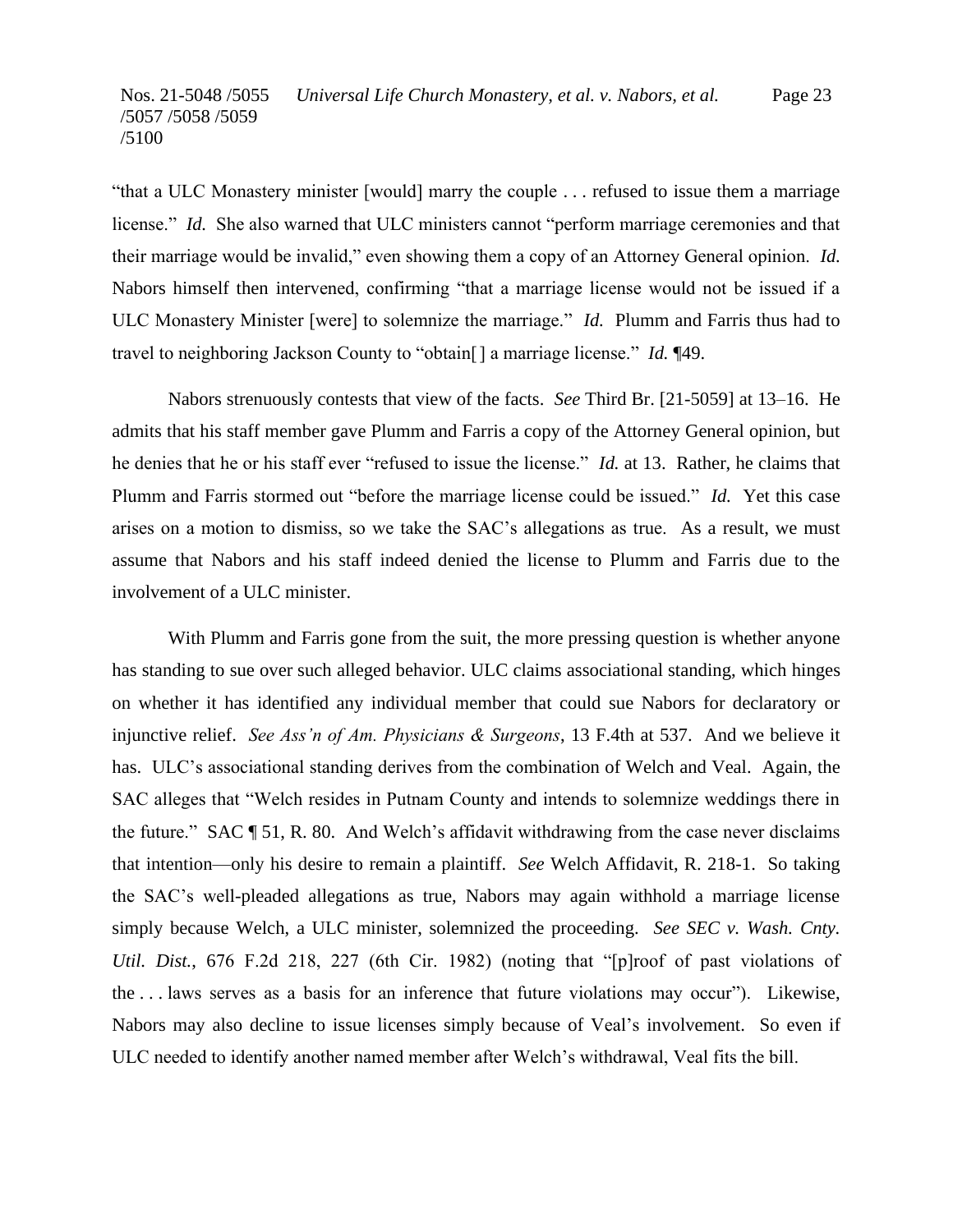Last, both Welch and Veal would have had claims for declaratory and injunctive relief against Nabors in their own right. As to injury-in-fact, the argument is that Nabors's future denial of licenses to couples—predicated on his alleged discrimination against ULC—would violate the ministers' *own* First Amendment rights. This is not a third-party-standing case, in other words, where the ministers seek to redress the *couples'* interest in obtaining a license. *Cf. Ass'n of Am. Physicians & Surgeons*, 13 F.4th at 547. The ministers instead would have had standing to assert their own rights against what they allege is religious discrimination directed at them and their work-product (the licenses) motivated by Nabors's alleged view that the ministers belong to an unqualified or illegitimate church. *See id.* None of that hinges on the religious sympathies of the couples. And we note that causation and redressability are satisfied as well. A decree coercing Nabors to grant a license even if the marriage were solemnized by a ULC minister would redress the injury caused by the denial of the license.

Likewise, combatting discrimination against ULC's ministers is surely "germane" to its purpose as an organization. *Id.* at 537. And associational-standing doctrine requires neither Welch's nor Veal's individual participation for ULC to secure an injunction on their and other members' behalf. *See id.* at 540–41. Thus ULC, via Welch and Veal, has associational standing to seek declaratory and injunctive relief against Nabors.

#### *B. Sovereign Immunity*

We now turn to the purported sovereign immunity of the remaining defendants against which there exists a live case or controversy.

#### 1. District Attorneys General Dunaway, Pinkston, and Jones

The remaining district attorneys general argue that they cannot be sued because of sovereign immunity. *See, e.g.*, First Br. [21-5048] at 13. Sovereign immunity is, of course, an immunity of the sovereign; in this case, Tennessee. But sovereign immunity can also apply to suits brought against state officers in their official capacities on the theory that because the state necessarily must act through its officers, such officer suits are really suits against the state. *Pennhurst State Sch. & Hosp.*, 465 U.S. at 101. For over a hundred years, the retort to that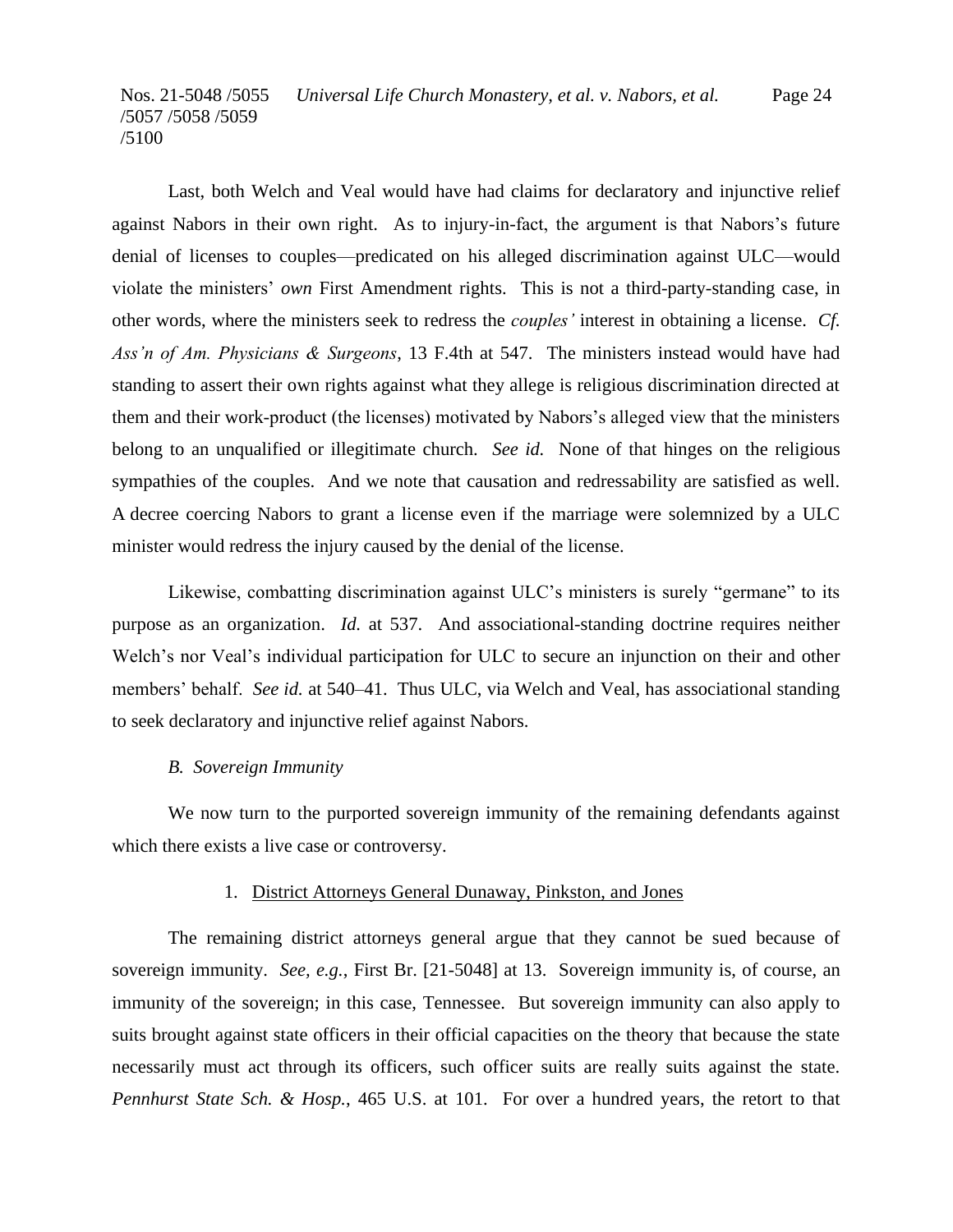argument has been the *Ex parte Young* framework. It allows plaintiffs to sue officers, irrespective of immunity, to enjoin their future actions on behalf of the state if those actions would violate the federal constitution. *Ex parte Young*, 209 U.S. at 167.

As the theory goes, despite the officer's actions being taken pursuant to state authority, they are *treated* as if they were the officer's purely personal actions—thus undeserving of immunity—on the assumption that the state cannot authorize an unconstitutional act. *See Idaho v. Coeur d'Alene Tribe of Idaho*, 521 U.S. 261, 272 (1997). An officer's enforcement of an unconstitutional law, therefore, leaves him "stripped of his official . . . character" and stripped of corresponding immunity from suit. *Ex parte Young*, 209 U.S. at 160. This is the basic mechanism by which plaintiffs seek to circumvent defendants' assertion of sovereign immunity.

And, indeed, plaintiffs may validly employ the *Young* framework here because the district attorneys general have the requisite enforcement connection to the challenged laws. *See Doe*, 910 F.3d at 848 (citing *Russell*, 784 F.3d at 1048). They have the direct authority (and even duty) to enforce Tennessee's criminal prohibition against false statements made on marriage licenses. Tenn. Const. art. VI, § 5; TCA § 8-7-103(1). Plaintiffs allege that they want to violate that very law by making the representations that it and § 36-3-301 forbid. And thus they fear that they would be subject to prosecution. This showing readily satisfies *Young*. As our circuit has read that precedent, defendants do not even need "direct criminal enforcement authority" for plaintiffs to make use of the immunity exception. *Doe*, 910 F.3d at 848. It is instead sufficient to show that there is "a realistic possibility the official will take legal or administrative actions against the plaintiff's interests," like promulgating regulations or even administering a database. *Id.* (citing *Russell*, 784 F.3d at 1048). Because plaintiffs have surpassed that threshold, defendants, at least at the motion-to-dismiss stage, may not invoke sovereign immunity from injunctive or declaratory relief.

### 2. County Clerk Nabors

Nabors also contends that he is entitled to sovereign immunity from suit given that Tennessee is supposedly the real party in interest to the claims against him as well. *See* First Br.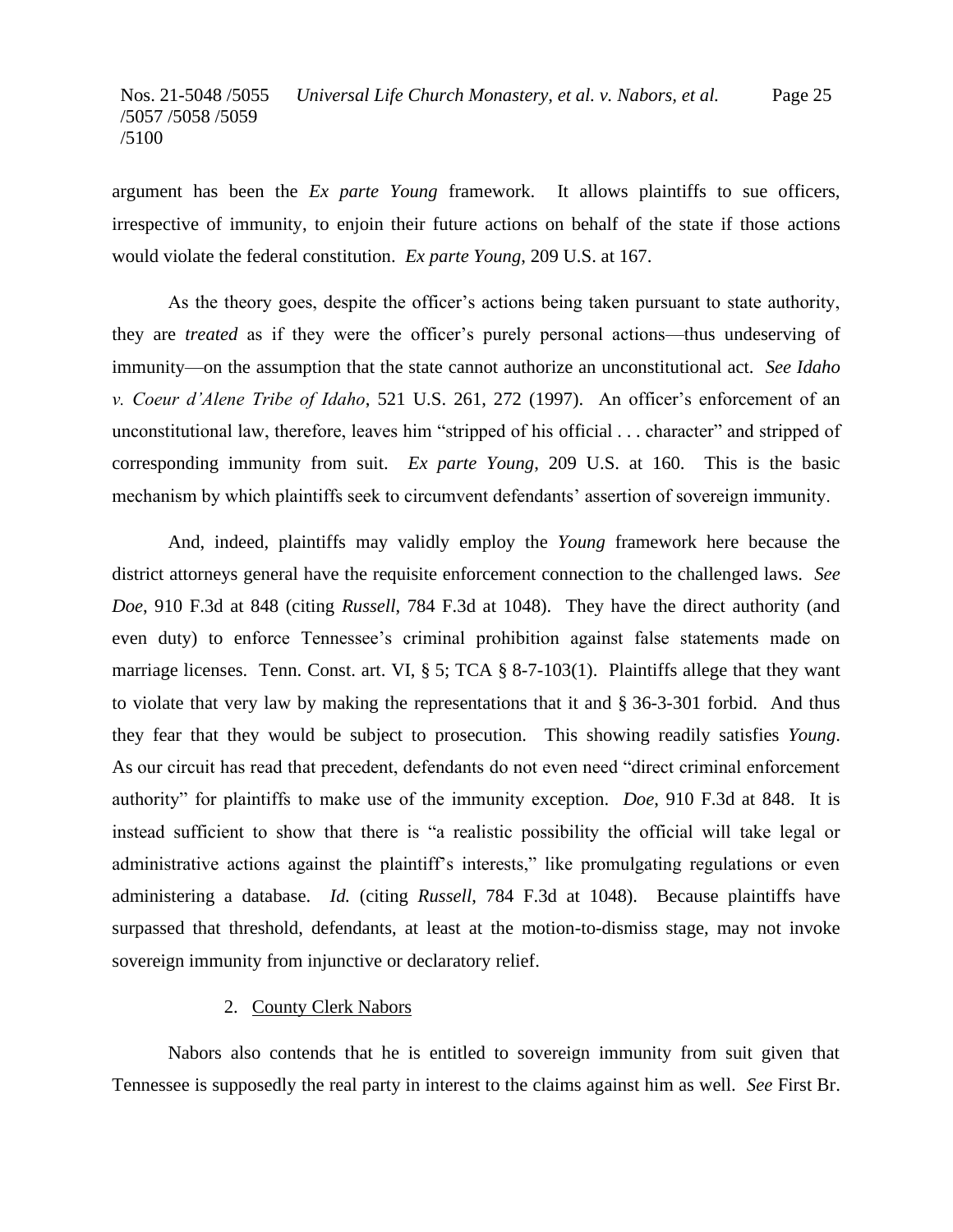[21-5059] at 27–35. He says that's so because he lacks an enforcement connection to the challenged laws, and thus that *Ex parte Young* does not apply. *Id.*

We disagree. Nabors has no sovereign immunity from suit, but our reasons for that conclusion differ from our reasons as to the district attorneys general. *Young* permits federal courts to treat real or threatened actions taken *pursuant to* state law as *ultra vires* on the "fiction" that states cannot authorize unconstitutional acts. *Ex parte Young*, 209 U.S. at 159–60. That is why *Young* was relevant to the claim against the district attorneys general—they execute a state statute on behalf of the state, and so would be treated as "the state" for immunity purposes but for the *Young* exception. Nabors, by contrast, has never even established that his alleged previous denial (and potential future denial) of marriage licenses is authorized by state law.**<sup>5</sup>** To the contrary, he *concedes* the very opposite—that he has no discretion to inspect the qualifications of officiants before issuing marriage licenses. First Br. [21-5059] at 11, 31. He instead argues that as a matter of historical fact, he has never actually denied the licenses. *See* Third Br. [21-5059] at 13–15. But as we have already explained, we cannot settle a factual dispute on a motion to dismiss, where we instead must take the complaint's well-pleaded allegations as true. *See Courtright*, 839 F.3d at 518. We thus assume that he has denied licenses in the past and draw the concomitant inference that he may do so yet again in the future. *Id.*

Because the sovereign concededly does not authorize that behavior, Nabors may not invoke sovereign immunity as a defense to this suit. In other words, the claim against Nabors is not akin to an antisuit injunction under *Young*, in which a state officer is blocked from acting *pursuant to* state authority. It is instead more analogous to a mandamus action compelling a recalcitrant officer to comply with his non-discretionary duties. And recalcitrant officers enjoy no sovereign immunity from orders commanding them to perform their non-discretionary duties or commanding them to cease performance of purely *ultra vires* acts. *See Larson v. Domestic &* 

**<sup>5</sup>**Because Nabors works for a county, it might also at first appear that he cannot invoke the immunity of a *state*; counties, unlike states, have no sovereign immunity. *See Crabbs v. Scott*, 786 F.3d 426, 429 (6th Cir. 2015). But when a county officer acts on behalf of the state in issuing state marriage licenses, the county officer may be acting as an officer of the state, and thus may be shielded from suit by the state's sovereign immunity. *See Ermold v. Davis*, 936 F.3d 429, 434 (6th Cir. 2019). We will assume that Nabors should be treated as a state officer for immunity purposes and explain why, regardless, plaintiffs' suit may proceed.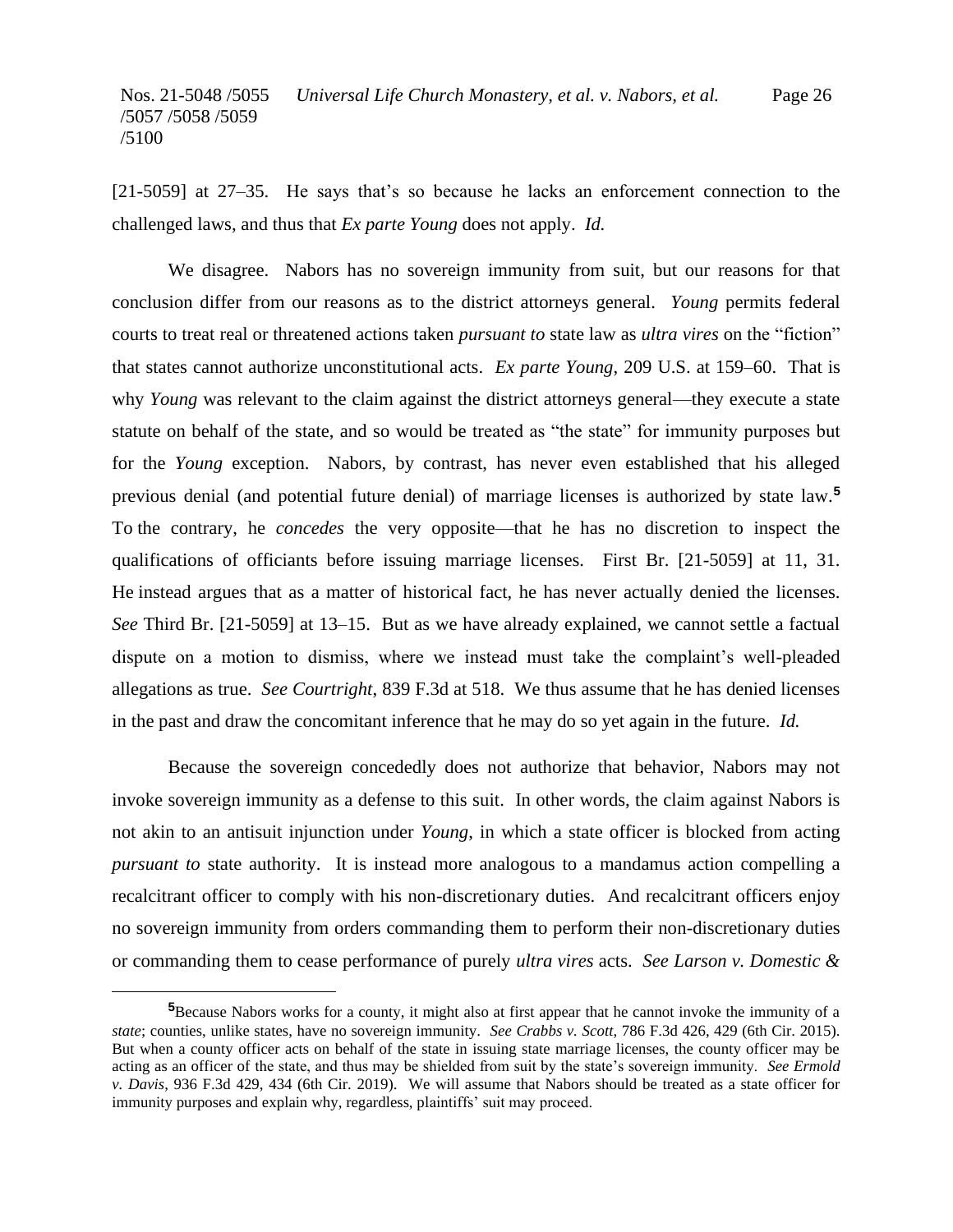*Foreign Com. Corp.*, 337 U.S. 682, 689 (1949) ("[W]here the officer's powers are limited by statute, his actions beyond those limitations are considered individual and not sovereign actions. His actions are ultra vires his authority and therefore may be made the object of specific relief."); *see also Dugan v. Rank*, 372 U.S. 609, 622 (1963).

True, the Supreme Court later clarified that immunity may shield a state officer's errors of judgment in the performance of his *discretionary* duties. *See Pennhurst State Sch. & Hosp.*, 465 U.S. at 101 n.11, 109–11. But everyone here—Nabors included—acknowledges that county clerks have *no* discretion to inspect officiants' credentials or to deny licenses on that basis; state law instead deems issuance of the licenses a ministerial duty. Nabors's alleged defiance of that sovereign directive is *ultra vires.* Because he cannot be said to act as "the state" when undertaking actions the state concededly forbids, he cannot shelter under its immunity.**<sup>6</sup>**

#### **V.**

Recognizing the procedural complexity of this dispute, we will take a moment in closing to summarize today's decision. No plaintiff has standing to seek relief against Governor Lee, Attorney General Slatery, District Attorney General Helper, or County Clerks Crowell, Anderson, and Knowles. We thus **AFFIRM** the district court as to its dismissal of Governor Lee but **REVERSE** as to Attorney General Slatery, District Attorney General Helper, and County Clerks Crowell, Anderson, and Knowles. As a result, those portions of the district court's preliminary injunction that purport to bind Slatery, Helper, Crowell, Anderson, and Knowles are **VACATED**. By contrast, however, we **AFFIRM** the district court's determination that plaintiffs have standing to sue District Attorneys General Dunaway, Pinkston, and Jones, along with County Clerk Nabors. We also **AFFIRM** the district court's denial of these officials' sovereign immunity at the motion-to-dismiss stage, and so we do not disturb those portions of

**<sup>6</sup>**We stress that our decision today as to District Attorneys General Dunaway, Pinkston, and Jones, as well as to County Clerk Nabors, concerns only whether a live case or controversy exists at, and whether they are entitled to sovereign immunity at, the motion-to-dismiss stage. We take no position as to their potential reassertion of defenses such as sovereign immunity at successive stages of the litigation, when plaintiffs' allegations lose the presumption of truth and instead must be supported by evidence at summary judgment or proven at trial.